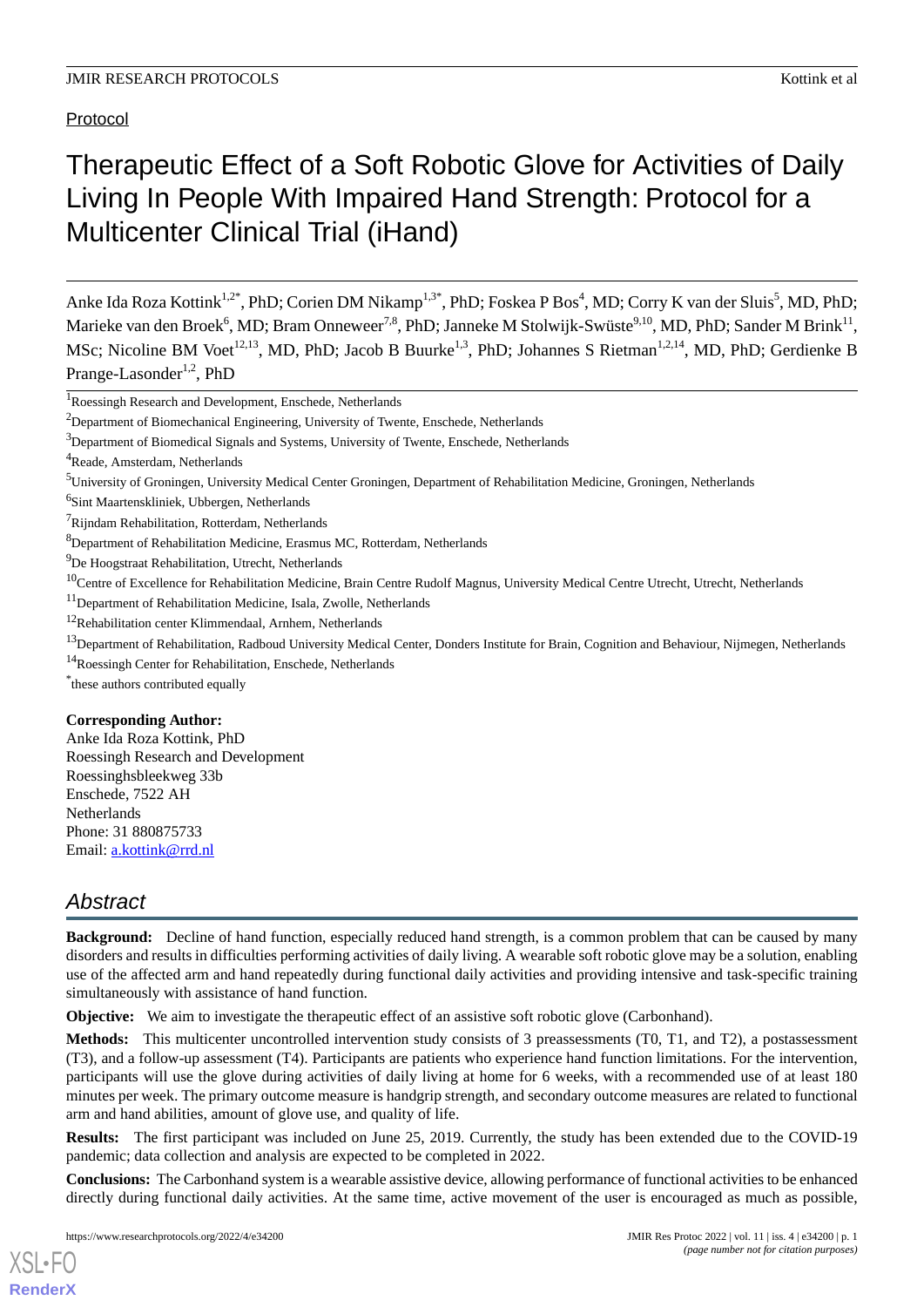which has potential to provide highly intensive and task-specific training. As such, it is one of the first assistive devices to incorporate assist-as-needed principles. This is the first powered clinical trial that investigates the unique application of an assistive grip-supporting soft robotic glove outside of clinical settings with the aim to have a therapeutic effect.

**Trial Registration:** Netherlands Trial Register NTR NL7561; https://www.trialregister.nl/trial/7561

**International Registered Report Identifier (IRRID):** DERR1-10.2196/34200

(**JMIR Res Protoc 2022;11(4):e34200**) doi:  $10.2196/34200$ 

#### **KEYWORDS**

upper extremity; hand function; hand strength; robotics; rehabilitation; assistive technology; activities of daily living; wearable devices; soft-robotic glove; wearable; hand; robot; assist; protocol; therapy; support; intervention; function

# *Introduction*

Limitations in hand function are a common issue, with a diverse range of underlying causes. During an open population survey in Rotterdam, the Netherlands, 17% of respondents reported suffering from hand pain, and over 13% presented with hand disability [\[1](#page-9-0)]. One particularly debilitating aspect of hand function limitation is decreased hand strength, which occurs with a wide range of conditions, such as arthritis, trauma-induced hand injuries, neuromuscular diseases, orthopedic problems, and neurological disorders. For example, arthritis—inflammation of joints—comes in many forms, of which osteoarthritis, with 13% to 26% incidence [\[2](#page-9-1)], and rheumatoid arthritis, approximately 1% incidence [[3,](#page-9-2)[4](#page-9-3)], are most prevalent. Traumatic hand injury is even more common, with incidence rates reported between 57 to approximately 700 per 100,000 [\[5](#page-9-4)].

People suffering from loss of hand function experience marked difficulties grasping, holding, and manipulating objects [\[6](#page-9-5)] that subsequently lead to difficulties performing activities of daily living independently [[7](#page-9-6)-[9\]](#page-9-7). These limitations can have a negative effect on participation in society and quality of life [\[10](#page-9-8)-[12\]](#page-9-9). Depending on the progressive or regressive nature of the limitations of the hand, hand strength and hand function can be maintained or even improved to a certain level of functioning through intensive exercise programs during inpatient or outpatient rehabilitation or community-based physical therapy. For example, strengthening, stretching, and joint mobility exercises are recommended for treating hand osteoarthritis [\[13\]](#page-10-0). For rheumatoid arthritis with hand involvement, physical therapy that consists of functional exercises for the hand, ideally integrated in task-specific activities and in a daily regimen, is recommended [[14\]](#page-10-1). Evidence from a randomized controlled trial [\[15](#page-10-2)] showed that a tailored hand exercise program for adults with rheumatoid arthritis who had pain and dysfunction of the hands doubled the treatment effect on hand function, activities of daily living, work, satisfaction, and confidence in symptom self-management, in comparison with that of a good-quality usual-care control intervention consisting of joint protection advice and splinting. Similar recommendations are valid for hand limitations due to neurological disorders [[16\]](#page-10-3). Nevertheless, many people suffering from impairments in hand strength do not regain the previous levels of function, even if they are actively involved in exercise programs, or they relapse as soon as they stop exercising [\[17](#page-10-4)]. Ideally, people suffering from loss of hand strength should be encouraged to use their

 $XS$  $\cdot$ FC **[RenderX](http://www.renderx.com/)** affected hands daily within their abilities [\[14](#page-10-1)]. For those left with limited functional independence, all that remains is reliance on assistance for activities of daily living.

Assistive devices can be used to support activities that are hindered by physical limitations. Many assistive devices for activities of daily living are available [[18,](#page-10-5)[19](#page-10-6)]—from simple assistive tools (eg, knife with an adapted handle) to large robotic systems that can act as a substitute for activities performed by people themselves, in the case of very severe limitations (eg, a wheelchair-mounted robotic manipulator) [\[20](#page-10-7),[21\]](#page-10-8). Although the use of assistive technologies allows more autonomy, most often, the devices are a substitute for the function of the person [[22](#page-10-9)[-24](#page-10-10)], instead of stimulating active use of affected limbs. Patients using their affected hands as actively as possible are more likely to maintain or improve hand function; therefore, people have a strong desire to keep using their affected limbs as much as possible, and are not keen to use technology that overrides what little function remains [\[25](#page-10-11)].

Recent technological developments in the field of robotics facilitate direct support of motor function for prolonged periods and in environments beyond clinical centers. Soft robotic gloves, constructed of textiles and soft materials (sensors and artificial tendons) that are comfortable to wear and compliant with human movement and which can be used to optimize hand- and finger-related functional abilities, have become increasingly available in the last decade [[26\]](#page-10-12). In a recent review [\[26](#page-10-12)], Proulx and colleagues concluded that soft robotic gloves seemed to be a safe and promising technology to improve dexterity and functional performance in individuals with reduced hand function as a result of a neurological event. However, the level of evidence for the effectiveness of these devices needs to be substantially increased before their use in daily life or into neurorehabilitation programs is recommended. One promising approach is robotics with assist-as-needed support, in which the support adapts to the abilities of the user. One particular development is a wearable soft glove (Carbonhand, Bioservo Technologies AG), to enhance a person's grip during activities of daily living. Since the wearable device is equipped with assist-as-needed control and supports meaningful daily activities for the user, the glove not only acts as an assistive device but also provides active, intensive, and task-specific training. This facilitates full integration of the glove in functional activities, allowing a high dose of practice that is highly task-specific, without taking additional time out of the person's daily schedule. Hence, it is possible that unsupported arm and hand function may improve after prolonged use of the glove in daily life. In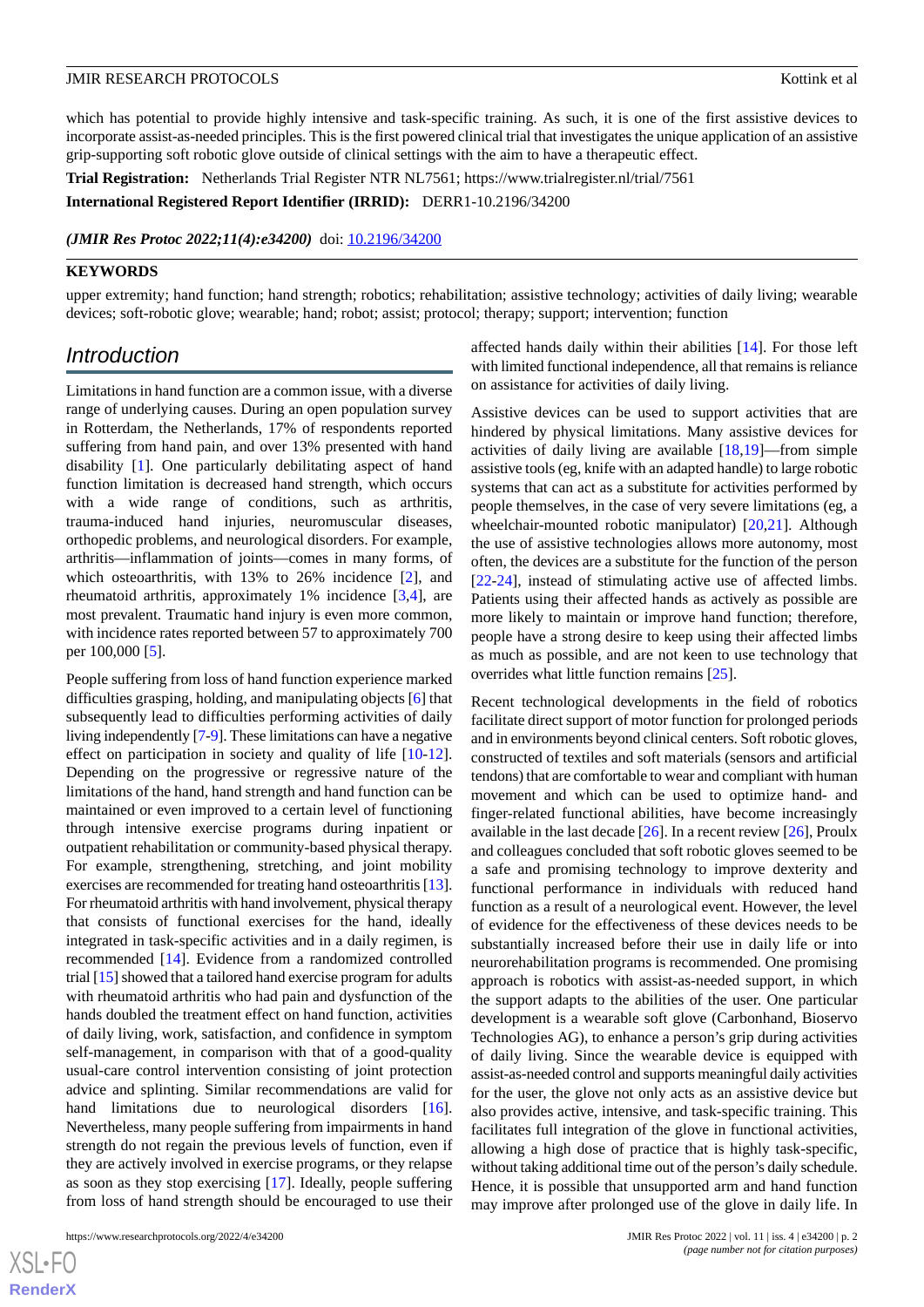soft robotic glove will result in increased grip strength, improved hand function, and increased hand function abilities in a broad

This study is a multicenter uncontrolled intervention trial (iHand). All participants will be assessed 5 times: 3 preassessments, 1 postassessment, and 1 follow-up assessment ([Figure 1](#page-2-0)). SPIRIT (Standard Protocol Items: Recommendations

for Interventional Trials) [\[28](#page-10-14)] will be used.

a first clinical trial [[27\]](#page-10-13), in which one of the intervention groups used a previous version of this system, we discovered that 4 weeks of use of the soft robotic glove at home had a positive effect on hand strength, functional performance, and dexterity (assessed without the glove) in older adults suffering from rheumatoid arthritis or osteoarthritis and in stroke patients; however, the study was not powered sufficiently for a conclusive outcome. Therefore, we aim to investigate whether 6 weeks of use of a state-of-the-art grip-supporting soft robotic glove (Carbonhand) as assistive device during activities of daily living at home results in a therapeutic effect in patients with hand function problems. In accordance with the findings of our pilot study [\[27](#page-10-13)], we expect that 6 weeks of use of a grip-supporting

<span id="page-2-0"></span>**Figure 1.** Study flowchart.

| Inclusion participants (week 0)                                                                            |  |
|------------------------------------------------------------------------------------------------------------|--|
| · Informed consent                                                                                         |  |
| Pre-evalution (T0, week 1)                                                                                 |  |
| • Complete baseline characteristics<br>. Hand function tests without glove<br>• Questionnaires             |  |
| Pre-evaluation (T1, week 2)                                                                                |  |
| • Hand function tests without glove<br>• Questionnaires                                                    |  |
| Pre-evalution (T2, week 3)                                                                                 |  |
| . Hand function tests without glove<br>• Questionnaires<br>• Explanation of Carbonhand                     |  |
| Intervention period (week 4 - week 9)                                                                      |  |
| • Diary<br>. Weekly phone call                                                                             |  |
| Post-evaluation (T3, week 10)                                                                              |  |
| . Hand function tests without glove<br>• Questionnaires<br>· Semi-structured interview<br>• Glove use data |  |
| Follow-up (T4, week 14)                                                                                    |  |
| . Hand function tests without glove                                                                        |  |

population.

*Methods*

**Study Design**

· Questionnaires

#### **Setting**

[XSL](http://www.w3.org/Style/XSL)•FO **[RenderX](http://www.renderx.com/)**

The study takes place in 8 clinical centers (rehabilitation centers and rehabilitation departments of academic hospitals) in the Netherlands: Roessingh Centre for Rehabilitation in Enschede, University Medical Center Groningen, Isala in Zwolle, Rijndam Rehabilitation in Rotterdam, Reade in Amsterdam, De Hoogstraat Rehabilitation in Utrecht, Sint Maartenskliniek in Ubbergen, and Klimmendaal in Arnhem. Klimmendaal did not participate at the start of the project but was included as center in June 2021.

# **Study Coordination**

Roessingh Research and Development BV is the coordinator of the trial and responsible for the study design, management, data collection, and data analysis. Bioservo Technologies AB is the manufacturer of the Carbonhand system and the project manager and sponsor of the iHand project. Clinical Trial Service BV was contracted as external data monitor, to check that execution of the study in participating centers follows the study protocol and good clinical practice [\[29](#page-10-15)].

#### **Ethics**

The protocol has been approved by the Medical Ethical Committee of Twente (NL68135.044.19); the Medical Ethical Committee of Twente recently merged with the Medical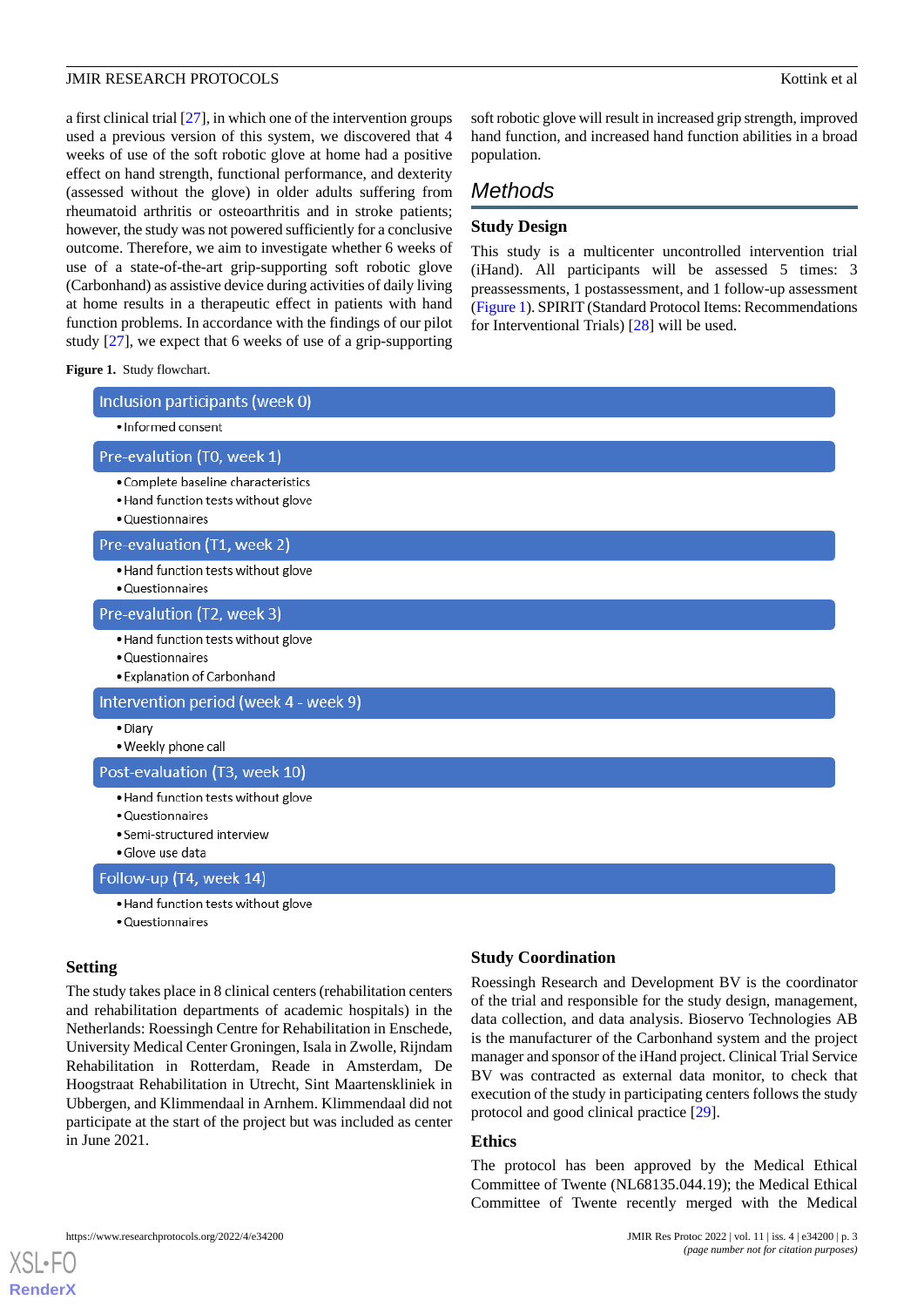Research Ethics Committees United. The study was also registered in the Netherlands Trial Register (NTR NL7561). Since the study includes the use of a medical device outside of its intended use, the study is also registered with the Dutch Health and Youth Care Inspectorate. Although the risk of the study is classified as low, both patient and liability insurance have been obtained. All administrative and protocol-related amendments will be submitted for approval to the Medical Ethical Committee. After receiving their approval, these modifications will be reported to all participating centers and Clinical Trial Service BV via email and made available on a password-secured website (only the latest versions of all study-related documents are posted). If forms such as the study protocol or information letter are changed, the newest version will be sent to the participating centers and they will be asked to use this version from then on.

#### **Participants**

We aim to enroll patients with chronic perceived hand function problems, including decreased handgrip strength. Since this impairment is caused by a wide range of disorders, such as acquired brain injury, osteoarthritis, rheumatoid arthritis, spinal cord injury, orthopedic problems or other neurological disorders, we have chosen not to limit the study to a single disorder but rather to focus on the common motor limitation, for which the intervention was developed. Therefore, the study sample is heterogeneous. In each center, a rehabilitation physician or clinical researcher is involved in the identification of potential participants for the study, based on screening of predefined selection criteria. The candidates will be contacted by the professional from that particular center to inform them about the study. When participants are interested, an information letter is sent to them. After 1 week, the health care professional will contact candidates to determine their interest in participating in the study and to answer possible questions. If interested in participating, a physical appointment is scheduled to obtain informed consent form, and then, to complete the screening procedure (some selection criteria require physical tests).

<span id="page-3-0"></span>Inclusion criteria are (1) age between 18 and 90 years, (2) being in a chronic and stable phase of disease, (3) having received treatment for limitations in performing activities of daily living due to a decline in hand function (regardless of underlying disorder) at the involved rehabilitation center and department, (4) being capable of at least 10° of active extension of the wrist and fingers and 10° of active flexion of the fingers, (5) having

**Figure 2.** Carbonhand system.

the ability to make a pinch grip between thumb and middle or ring finger, (6) having the ability to put on the glove, (7) having sufficient cognitive status to understand 2-step instructions (judged by personal contact between participant and experienced health care professional), (8) living at home, and (9) providing written informed consent. To ensure that people are able to meet the recommended amount of use, an initial inclusion criterion was that the most affected hand of the participant was the dominant hand; however, due to support of the glove during mainly bimanual activities, this inclusion criterion was removed.

Exclusion criteria were (1) having severe sensory problems of the most affected hand, (2) having severe acute pain of the most affected hand, (3) having wounds on their hands resulting in a problem when using the glove, (4) having severe contractures limiting passive range of motion, (5) having comorbidities that limit functional use and performance of the arms and hands, (6) having severe spasticity of the hand  $(\geq 2)$  points on Ashworth Scale), (7) participating in another study that can affect functional performance of the arm and hand, (8) receiving arm or hand function therapy during the course of the study, or (9) having insufficient knowledge of the Dutch language to understand the purpose or methods of the study. Reasons for exclusion will be reported.

Eligible candidates participate in a test session, in which the glove system is explained, the size of the glove and straps are determined, and the support of the glove is tested by performing several grasps (10-15 minutes). The aim of this test session is to allow participants to experience the support that can be expected from the glove system and make a well-informed decision about the study.

#### **Carbonhand System**

#### *Overview*

The Carbonhand system is a soft robotic device, constructed of textiles and soft materials that are comfortable to wear and compliant with human movement. The glove enhances a user's grip based on voluntary, active initiation ([Multimedia Appendix](#page-9-10) [1\)](#page-9-10). The glove is available in several sizes (extra small to extra large) and in both right-hand and left-hand versions. The total weight of the system is approximately 700 grams. Carbonhand is a CE-marked assistive medical device, but CE approval does not extend to the intended use in this study (therapeutic effect). The Carbonhand system consists of a glove and a control unit ([Figure 2\)](#page-3-0).



[XSL](http://www.w3.org/Style/XSL)•FO **[RenderX](http://www.renderx.com/)**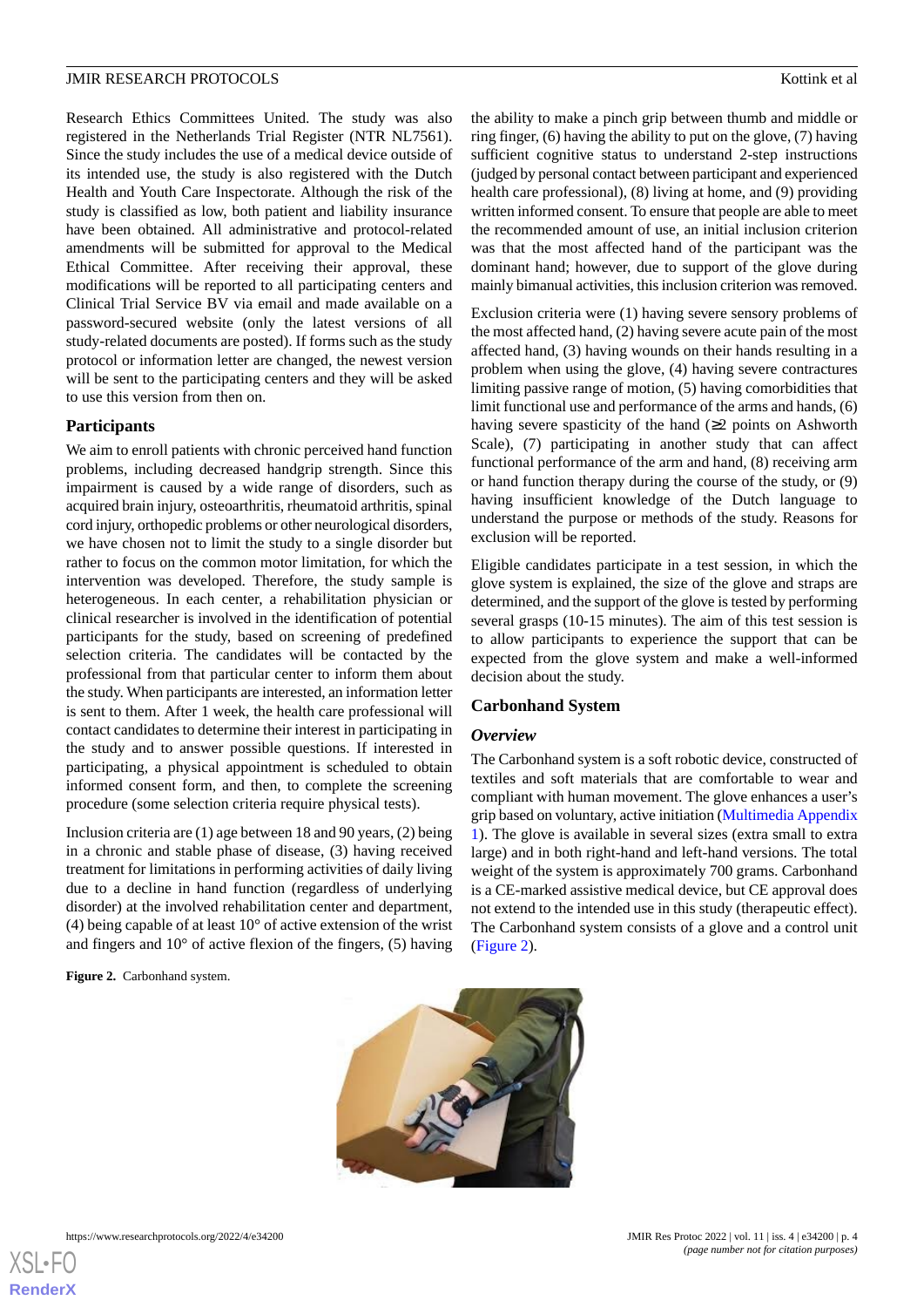#### *Glove*

The main purpose of the glove is to apply the forces generated by the motors in the control unit and to provide the control unit with sensory input from touch sensors at the fingertips. The glove has a slim design and the same look and feel as a regular glove. Three fingers—the thumb, middle, and ring finger—are covered by the glove and are actuated by 3 separate motors to support power grip. The index finger and little finger are left uncovered; the index finger is left uncovered to allow tactile sensing. Actuation finger flexion is triggered by an interaction force between the fingertips and an object through pressure sensors sewn into the glove at the tips of the 3 actuated fingers. The forces are applied by artificial tendons that are sewn into the glove along the length of the fingers, which induce flexion of the fingers when contracted.

#### *Control Unit*

The control unit contains a battery, 3 motors, and a microcontroller. It is worn at the waist, on the hip or on the back of the user, using a clip or belt. A cable connects the control unit with the glove, via a detachable connection located close to the glove. An upper and lower arm strap, both available in different sizes, lead the cable along the arm. Embedded software in the control unit proportionally adjusts the amount of assistive force to help the user close the hand—an increase of force induced by the user and recorded at the fingertips will increase the force applied by the actuators and relaxation of active grip reduces the interaction force recorded by the fingertips, resulting in a gradual decline in force supporting finger flexion. Via a smartphone app, the sensitivity and the amount of force produced by the actuators can be adjusted for each finger by the health care professional, and the configuration—which sensors activate which fingers—can be set (eg, activation of the sensor at the middle finger can be set to actuate both the middle and the ring finger simultaneously). Specific useful combinations of a certain amount of sensitivity, force, and configuration of fingers can be saved as profiles. Profiles can be created for specific activities (eg, carrying heavy objects or grasping small objects such as a paintbrush) or general purposes (eg, a low, medium, or high amount of force, to allow the user to switch during the day). Profiles are individually created by the health care professional in consultation with the user, depending on the individual situation and needs. A maximum of 3 custom-designed profiles can be saved under a specific name at the control unit's buttons for use by the patient at home.

The control unit can be used for a new participant after the previous participant has completed the intervention. For hygienic reasons, each participant will receive a new glove. Because the glove is not washable, due to the integrated electronics, participants are advised to wear a rubber household glove on top of the Carbonhand glove during activities that may expose the hand to liquids or dirt. The rubber household glove is also provided to the participant.

#### **Baseline Characteristics**

Participant characteristics—age, gender (male, female, nonbinary), impairment or diagnosis, time since diagnosis, most affected side, and dominant side—will be collected from the

medical record or from the patient by the health care professionals.

#### **Study Procedure**

All health care professionals involved in the study received extensive training prior to the start of the patient recruitment in order to standardize the execution of the study across the different centers. Plenary instruction sessions were scheduled; health care professionals were trained in good clinical practice, execution of the study protocol, in fitting and operating the Carbonhand system, and in explaining (following a standard procedure) the use of the Carbonhand system to the participants. All instructions were also documented in logbooks and manuals, which were provided to the professionals. The latest versions of these documents are maintained on a secure project website.

In total, there are 5 assessments for each participant. Three preassessments (T0, T1, and T2) are scheduled across 3 weeks, as baselines, directly prior to the intervention period. After completing the third baseline session, the Carbonhand system is manually adjusted by the professional to the individual participant. Attention is paid to the correct size of the glove and arm straps, the finger length of the glove, and creating 3 support profiles. In addition, instructions about all aspects of the Carbonhand system are given, demonstrated, and practiced with the participant, until the professionals are confident that the participant knows how to use the system properly at home. In addition to receiving the Carbonhand system, all participants will be provided with a short user manual (in Dutch) and an excerpt from the exercise book [\[30](#page-10-16)], in which exercises (functional activities that can be used in the home situation) are described for people with almost complete function of the arm.

During the 6-week intervention period, participants use the Carbonhand system at home. Within 1 week of the end of the intervention period, postassessment (T3) is conducted; 4 weeks later, a follow-up assessment (T4) is conducted, to measure the retention of effects.

Monitoring visits by an independent study monitor are planned for each participating center to ensure the continued protection of participants rights and well-being, to assure protocol adherence, and to verify data integrity during the study in compliance with good clinical practice. All protocol deviations will be filed. We anticipate having 5 monitor visits to each center during the course of the study.

#### **Intervention**

Participants wear the Carbonhand glove on their most affected hand. If glove use during the 6-week intervention period is interrupted by unforeseen circumstances (eg, being ill for a few days), the participant is allowed to extend this period to achieve 6 weeks of glove use. The participants are free to choose for which activities, when, and for how long they use the Carbonhand system. However, we will recommend using the system at least 180 minutes per week for 6 weeks during the most common activities of daily living [\[31](#page-10-17)], such as lifting and carrying items, performing hobbies, cleaning cooking, and gardening. The recommended intensity of use is based on the findings of a systematic review  $\left[32\right]$  $\left[32\right]$  $\left[32\right]$ —a minimum dose of at least 16 hours (which is equal to 960 minutes) is needed to reach

 $XS$  • FO **[RenderX](http://www.renderx.com/)**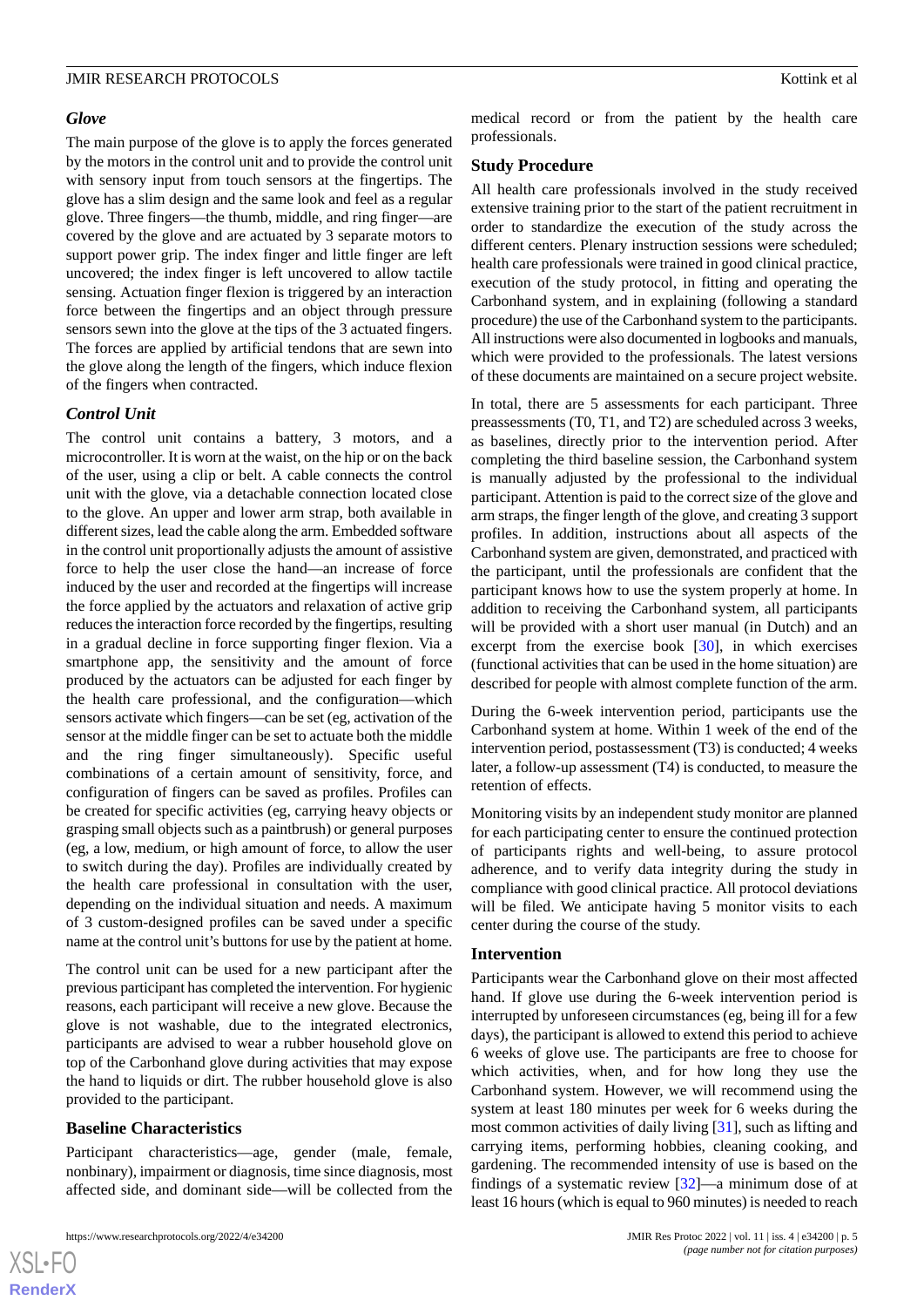a functional effect in the stroke population. During the period of home use, the health care professional has weekly contact by phone to ask about the participants' experience with the Carbonhand system, to verify adherence to the intervention, to ask if adjustments need to be made to the Carbonhand system's support profiles, and to respond to any potential problems (eg, device deficiencies, adverse events and serious adverse events) that might arise. Extensive notes are made by the health care professional during these phone calls. When adjustments need to be made to the support profiles on the Carbonhand system during the intervention period, an extra visit (either the participant to the center or the investigator to the participant's home) will be scheduled. For each participant, all adverse events and serious adverse device effects are reported by the site investigators in the investigators site file and the web-based clinical database during the entire study period. Roessingh Research and Development BV is responsible for informing the

Medical Ethical Committee about the occurrence of serious adverse device events.

#### **Outcome Measures**

#### *Overview*

The primary outcome measure of the study is maximal handgrip strength. Secondary outcome measures, related to arm and hand function, functional ability, amount of glove use, pain, and quality of life ([Table 1](#page-5-0)), are only performed on the most affected side. All assessments are estimated to take 1.5 to 2 hours.

During the intervention period, the amount of glove use will be recorded automatically by the Carbonhand system. In addition, participants are asked to keep a diary about daily use of the glove and all activities in which they engage. In order to get a thorough understanding about the experience of the participants of using the Carbonhand system during activities of daily living at home and the user friendliness of the system, semistructured interviews will take place after the intervention period (T3).

<span id="page-5-0"></span>

| <b>Table 1.</b> Overview of outcome measures. |  |
|-----------------------------------------------|--|
|-----------------------------------------------|--|

| Outcome measure                                       | International Classification<br>of Functioning, Disability<br>and Health component | Domain                                        | Assessment                     |
|-------------------------------------------------------|------------------------------------------------------------------------------------|-----------------------------------------------|--------------------------------|
| Maximal handgrip strength                             | Body function                                                                      | Grip strength                                 | T <sub>0</sub> -T <sub>4</sub> |
| Maximal pinch strength                                | Body function                                                                      | Pinch strength                                | T0-T4                          |
| Static grip endurance                                 | Body function                                                                      | Grip endurance                                | $T0-T4$                        |
| <b>Action Research Arm Test</b>                       | Activity                                                                           | Upper extremity performance                   | T0-T4                          |
| Jebsen-Taylor hand function test                      | Activity                                                                           | Fine and gross hand motor skills              | T0-T4                          |
| Michigan Hand Outcomes Questionnaire–Dutch<br>version | Activity                                                                           | Self-perceived health state                   | T0-T4                          |
| Motor Activity Log                                    | Activity                                                                           | Self-perceived upper limb performance         | T0-T4                          |
| Numeric pain rating scale                             | Body function                                                                      | Self-perceived intensity of pain              | T0-T4                          |
| EuroQol 5 dimension, 5 level                          | Participation                                                                      | Self-perceived health-related quality of life | T0-T4                          |
| Short-form 36                                         | Participation                                                                      | Self-perceived quality of life                | T0-T4                          |
| Glove use data                                        | Activity                                                                           | Registered amount of use                      | Intervention period            |
| Diary                                                 | Activity                                                                           | Self-perceived amount of use                  | Intervention period            |
| Semistructured interview                              | Activity                                                                           | Patient's experiences of Carbonhand use       | T <sub>3</sub>                 |

#### *Primary Outcome Measure*

Assessment of maximal handgrip strength will be performed in accordance with American Society of Hand Therapist guidelines [[33\]](#page-10-19): with the participant sitting comfortably and in an upright position with the elbow of the affected arm close to their body, flexed at a 90° angle, and holding the dynamometer (Jamar hydraulic hand dynamometer, Patterson Medical) in their hand. The other parts of the body are not allowed to move or help to give more strength. The handle position of the dynamometer is adjusted for each participant, so that the middle phalanx of the middle finger is at 90° to the handle. The examiner will provide the participant with standardized verbal instructions. Participants will perform 3 maximal contractions for 5 seconds, while the examiner gently supports the base of the dynamometer. A 60-second-duration rest is taken between each contraction. If

[XSL](http://www.w3.org/Style/XSL)•FO **[RenderX](http://www.renderx.com/)**

the third value is higher than the first and second, a fourth attempt will be added. This will be continued until the last value is lower than the second-to-last value. The mean value of the last 3 attempts will be used as the test score [[33\]](#page-10-19).

#### *Secondary Outcome Measures*

Maximal pinch strength will be assessed with the Baseline Lite Hydraulic Pinch Gauge dynamometer (Fabrication Enterprises). The pinch strength will be measured in 3 configurations—between the index finger and the thumb, the middle finger and the thumb, and the ring finger and the thumb—with the participant sitting in a straight-backed chair without arm supports, the elbow flexed at 90° and close to the body, the forearm in a neutral position, and the wrist in a neutral position or with slight extension  $(0^{\circ} - 30^{\circ})$  [\[33](#page-10-19)]. The pinch gauge is grasped with the distal segment and ventral side of the thumb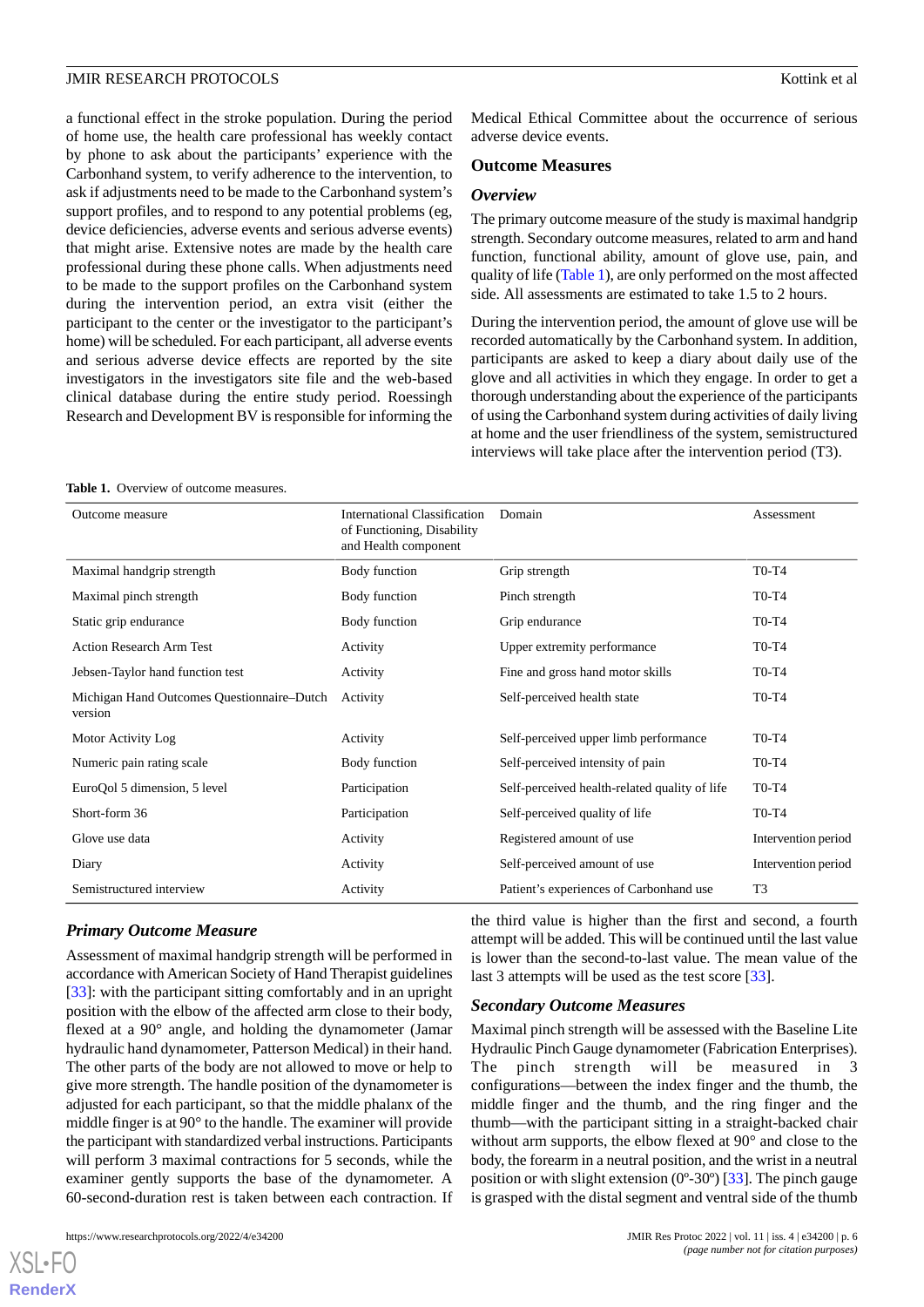and finger, while the pinch meter is slightly supported by the examiner. The examiner will provide the participant with standardized verbal instructions. Three maximal isometric contractions will be performed for at least 5 seconds, with a 60-second-duration rest period between each contraction. If the third value is higher than the first and second, a fourth attempt will be added. This will be continued until the last value is lower than the second-to-last value. The mean value of the last 3 attempts will be used as the test score [[33\]](#page-10-19).

Static grip endurance is measured in the same way as handgrip strength; however, this test determines endurance during a static hold. Participants will be instructed to squeeze and hold the Jamar hydraulic hand dynamometer with full effort for 30 seconds. Participants will not be informed of the time remaining. Relative endurance for this test was calculated as (*mean force during last second*) / (*mean force during first second*), and larger numbers reflect greater relative endurance (ie, less fatigue) [\[34\]](#page-11-0).

The Action Research Arm Test is a reliable, valid, and sensitive measurement for dexterity that evaluates 19 tasks for distal and proximal arm motor function and is divided into 4 subscales: grasp, grip, pinch, and gross arm motor function [[35](#page-11-1)[,36](#page-11-2)]. The quality of performance on each item is rated on a 4-point ordinal scale that ranges from 0 (can perform no part of test) to 3 (performs test normally). The maximum score of the Action Research Arm Test is 57 points and will be scored as described in [\[35](#page-11-1)].

Jebsen-Taylor Hand Function Test is a reliable and valid test to evaluate functional hand motor skills in different patient groups and healthy people of various ages [\[37\]](#page-11-3). The test consists of 7 different unilateral hand skill tasks related to activities of daily living: (1) writing a sentence of 24 characters, (2) turning over 7.6 cm  $\times$  12.7 cm cards, (3) picking up and moving small common objects (eg, paper clips, coins, and bottle caps), (4) stacking checkers (test of eye–hand coordination), (5) simulated feeding (eg, teaspoon with beans), (6) picking up large empty cans, and (7) moving weighted (450 g) cans. The duration of each task will be recorded in seconds and summed for the test score [\[38](#page-11-4)].

Michigan Hand Outcomes Questionnaire–Dutch Language Version (a total of 57 items) assesses patients' opinions their hands and health [[39](#page-11-5)[,40](#page-11-6)]. The questions are used to assess out how patients feel and to what extent they are capable of carrying out daily activities in the past week (with the exception of part 3, in which the last 4 weeks is used). The problem is mapped out within 6 domains: total hand function, activities of daily living, work situation, work performance, pain, aesthetics, and satisfaction. Within each domain, items are scored on a 5-point Likert scale. The scores are normalized to a range of 0 to 100. For the pain scale, higher scores indicate more pain. For the other 5 scales, higher scores indicate better performance.

The Motor Activity Log [[41\]](#page-11-7) is a semistructured questionnaire that assesses self-perceived amount of use and quality of movement of the affected arm and hand by stroke patients during activities of daily living. This questionnaire consists of 26 activities and has excellent test-retest reliability for both scores of each activity; each activity is rated by the participant for

https://www.researchprotocols.org/2022/4/e34200 JMIR Res Protoc 2022 | vol. 11 | iss. 4 | e34200 | p. 7

 $XS$  $\cdot$ FC **[RenderX](http://www.renderx.com/)**

quality of movement and amount of use of the upper extremity on a 5-point scale.

An 11-point numeric pain rating scale—from 0 (no pain) to 10 (the most intense pain imaginable)—is used to measure the subjective intensity of pain (patients select a value that is most in line with the intensity of pain that they have experienced in the last 24 hours). The numeric pain rating scale has good sensitivity, while producing data that can be statistically analyzed [\[42](#page-11-8)].

EuroQol 5D-5L (EQ-5D) index is a standardized instrument that is applicable to a wide range of health conditions and treatments [[43\]](#page-11-9). The first part records self-reported problems in mobility, self-care, usual activities, pain and discomfort, and anxiety and depression domains. Each domain is divided into 5 levels of severity, corresponding to no problems, slight problems, moderate problems, severe problems, and extreme problems. The second part comprises a visual analog scale from 0 (worst imaginable health state) to 100 (best imaginable health state). The EQ-5D is designed for self-completion by respondents. In this study, the EQ-5D will be used to calculate a preference-based summary index, based on time trade-off techniques, for which the value 0 represents death and 1 represents perfect health.

Short Form 36 is a 36-item valid and reliable questionnaire to assess the participants'health perception [[44](#page-11-10)]. The questionnaire consists of multi-item dimensions about the physical and mental well-being of the participant. The total and component scores, physical component summary (average score of the domains physical functioning, physical role functioning, bodily pain and general health), and mental component summary (average score of the domains vitality, emotional role functioning, social functioning and mental health) will be calculated. The will be converted to a scale from 0 to 100, where a higher score indicates a better quality of life [\[45](#page-11-11)].

Glove-use data will be automatically recorded by the Carbonhand system, such as total time the system is turned on (hours), average session length (minutes), cumulative number of grasps (for thumb, middle, and ring fingers separately), average frequency of grasps per minute (for thumb, middle, and ring fingers separately) and the average grasp force provided by user (for thumb, middle, and ring fingers). The parameters are extracted from the control unit after the 6 weeks of home use using a USB-connection and dedicated Carbonhand software (version LB.09.07; Bioservo Utility Public) by each participating center.

A diary will be kept daily by the participants during the 6-week intervention period. Participants will be asked to report how often and for how long they use the Carbonhand system each day, when they use the system (morning, afternoon, evening), and during which activities. Information from the diaries will be transcribed by the investigator. The study coordinator will perform thematic analyses on those transcriptions to extract qualitative information about glove use and participants' experiences using the Carbonhand system.

A semistructured qualitative interview with open-ended questions will be performed by the investigator at the T3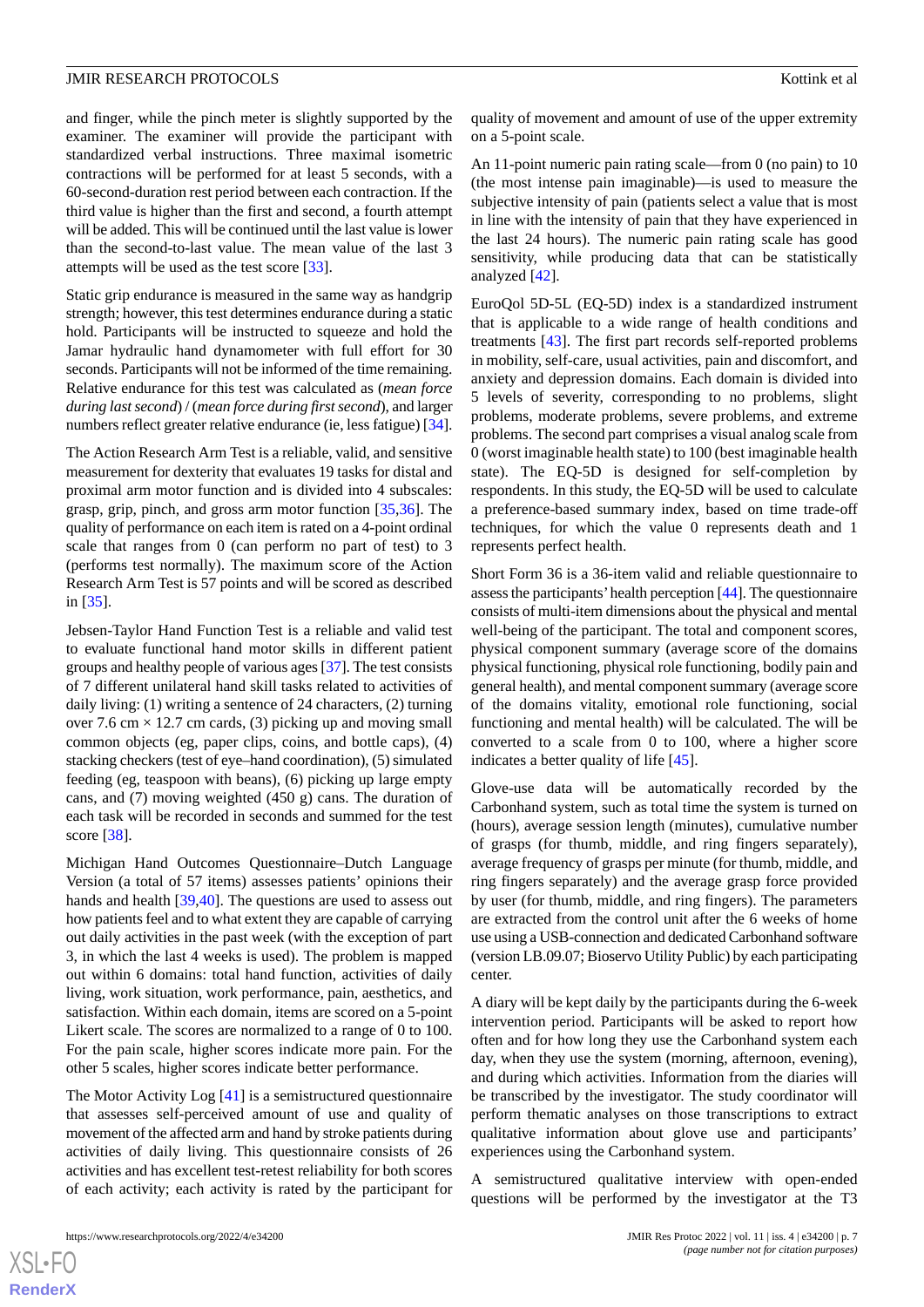assessment, to collect participants' experiences about using the Carbonhand system in daily life and the user-friendliness of the system. The interview will last approximately 15 minutes and was developed by Roessingh Research and Development BV in collaboration with Bioservo with the aim of learning about the user experiences and to improve the Carbonhand system. Data extraction (written answers of the interview) will follow the same procedure as that used for the diaries.

If a participant withdraws from the study during the intervention period, we will aim to obtain the reason for stopping, the maximum handgrip strength, and glove-use data and to complete the semistructured interview.

#### **Sample Size**

Based on a previous study [[27\]](#page-10-13), a mean improvement of 2.16 kg, with an estimated standard deviation of 5.2 kg, in handgrip strength is expected; therefore, a minimum of 56 participants (using power=0.8 and  $\alpha$ =.05) are needed. When accounting for 10% dropout, a minimum of 63 participants are needed. Given that 7 participating centers are involved, each center aims to include 9 participants, but centers are allowed to include more if they can, up and until the total target sample size is achieved.

#### **Data Management**

Prior to the start of the study, a data management plan that covers all aspects of handling data gathered during and after completion of the iHand project, such as collection, storage, back-up, documentation, access, sharing, reuse, preservation, and archiving (both at the study coordinator's site and participating centers), was devised.

All documents related to this study and all participant data will be collected in the investigators' site files. These files, containing personal and contact information, as well as the screening information from potential candidates, will be safeguarded at the participating center of the corresponding participants. All relevant data (participants' characteristics and clinical assessments) will be copied from the case report form into a web-based clinical database for case report form data (Castor, Castor EDC) by site investigators using unique and anonymous participant codes. All questionnaires (Michigan Hand Outcomes Questionnaire–Dutch Language Version, Motor Activity Log, numeric pain rating scale, EQ-5D, and Short Form 36) are filled in by participants via the web-based clinical database directly on site (ie, these data are not stored in site files). One center will deviate from this procedure—the participants will fill in the questionnaires on paper. These forms are kept in the site file and the data will be entered into the Castor database by the investigator. Transcripts of the weekly phone calls with the participants during the intervention period, copies of the diaries kept by participants, and extracted glove-use data (.csv format) are sent to the study coordinator by email, with participant identification code, after completion of the study. These data will be stored in a secure location on the local computer network of the study coordinator. Personal data of the participants recruited by a particular center will not be reported in the database or in any communication beyond the center and are only accessible by the investigators from that center. If necessary, the participant can be linked to these data

by a participant identification code list, which is safeguarded at each center separately. In the source document agreement, the location of personal data is described by each individual center. Participating centers only have access to their own data set. The study coordinator and monitor have access to the full data set.

All coded data will be stored for 15 years within the clinical database environment and a copy of that database will be stored at Roessingh Research and Development BV for an unlimited time period, backed up daily, after downloading the completed and closed data set from the database.

#### **Statistical Analysis**

Outcome measures will be analyzed using SPSS statistical software (version 19; IBM Corp). Data from the 3 baseline assessments (T0, T1, and T2) will be averaged (for overall preassessment values). Statistical analysis of the therapeutic effect will be performed on all participants who completed all assessments up to and including T3 and T4. Data from participants who drop out before or during the intervention period will be analyzed separately to analyze the patient characteristics of dropouts, including the reasons for dropout, to identify potentially relevant information regarding reevaluation of target population, device-related issues, to inform proper interpretation of study outcomes.

Normality of data distribution for each outcome measure will be checked by visual inspection and with the Shapiro-Wilks test, prior to analyzing outcome measures. Descriptive statistics will be used for all outcome measures (mean and standard deviation or median and interquartile range as applicable). The overall level of significance will be set to *P*<.05.

In order to assess the effect of the intervention over time, linear mixed models will be used to analyze changes in outcome measures over time. If a significant difference is found between sessions, multiple comparisons are performed with Sidak posthoc analysis. If data are not normally distributed, logarithmic transformation will first be applied to potentially achieve normally distributed data and enable use of linear mixed models for analyses. Otherwise, the Friedman test will be used for nonparametric analysis.

In addition, correlations (Pearson correlation coefficient or the nonparametric Spearman correlation coefficient, depending on data characteristics) between amount of use (measured by diary, Carbonhand system, or Motor Activity Log) or baseline patient characteristics and change in hand function outcome measures will be calculated to evaluate whether an increased dose or specific patient characteristics are associated with better outcomes

# *Results*

The study started in June 2019. The first participant was enrolled on June 25, 2019. As of October 2021, we have enrolled 52 participants. As of March 2022, the study is still ongoing due to the COVID-19 pandemic and related restrictions. We expect data collection to be completed in 2022.

 $XSI - F($ **[RenderX](http://www.renderx.com/)**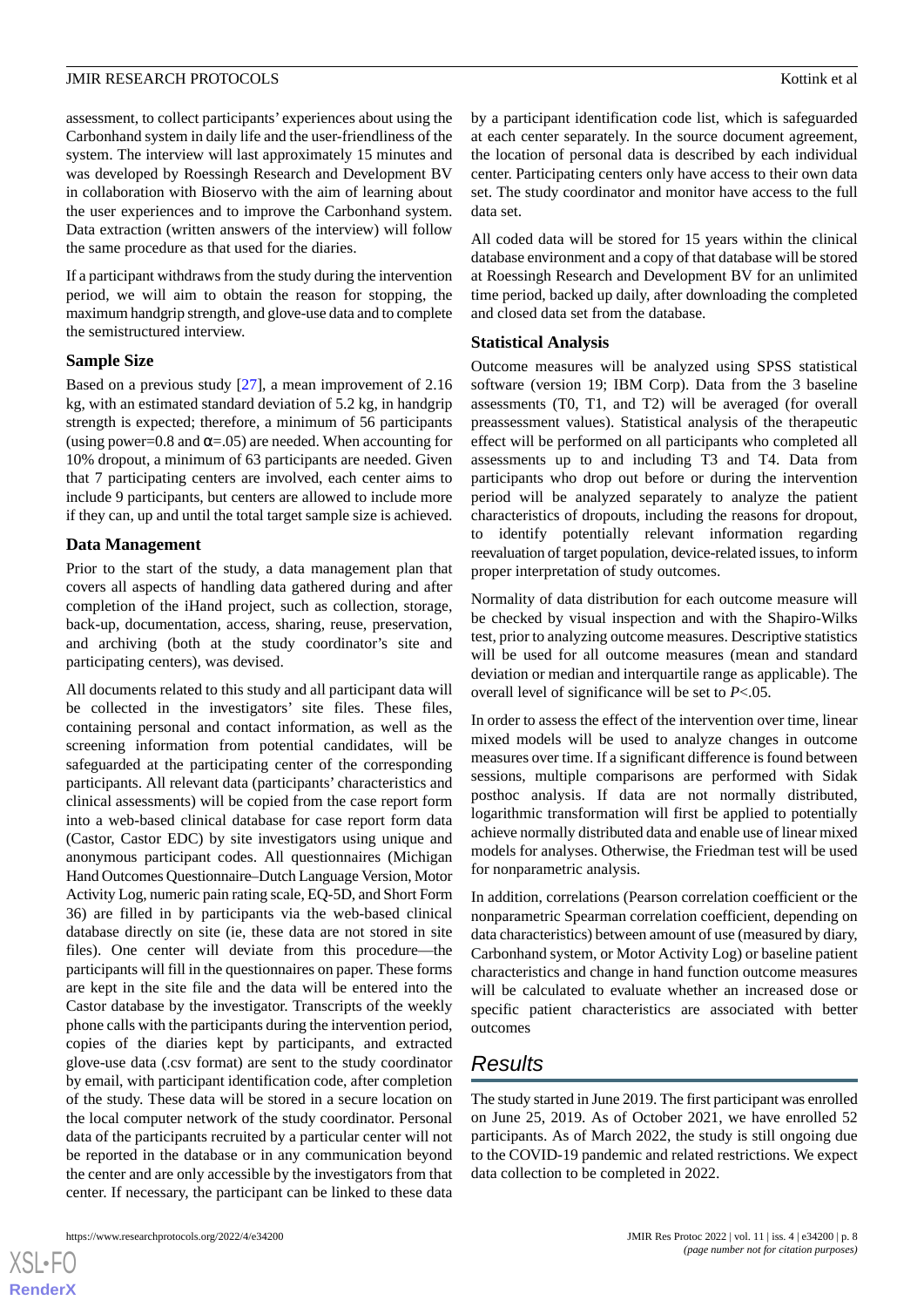# *Discussion*

We aim to conduct a high-quality powered clinical trial, to investigate changes in unsupported hand function after 6 weeks of use of a grip-supporting soft robotic glove during activities of daily living by patients with hand weakness and hand function limitations. It is known that several weeks of training using a robotic device improves activities of daily living performance, hand function, and hand strength to a similar extent as conventional training in stroke and other neurological conditions [[46\]](#page-11-12). Yet, robot-assisted training has not been investigated substantially in disorders such as osteoarthritis, rheumatoid arthritis, neuromuscular diseases, even though the training principles share common ground—providing high-dose exercise training to improve hand function. It is conceivable that robot-assisted training could have a positive effect in a wider range of disorders. Nevertheless, exercise therapy might not be enough to halt deterioration over time or to regain hand function to a level required to achieve independence in activities of daily living.

To support activities of daily living that remain very challenging or impossible, assistive technologies can be used. Assist-as-needed principles have been increasingly incorporated in both assistive and therapeutic technology [[47\]](#page-11-13). The Carbonhand system is one such example that allows the performance of functional activities to be enhanced directly while using the affected arm and hand repeatedly during daily activities, to provide high-dose task-specific training. This combination allows a unique approach, extending direct support of activities of daily living with the possibility to stimulate improvement of hand function over time outside of a clinical setting. Findings may allow high doses of training throughout the day into people's homes, in the most functional task-specific way possible, and possibly prevention of learned nonuse.

To the best of our knowledge, comparison with other studies will be difficult, because this is one of the first user trials that will apply and test a fully wearable robotic system to support hand function at home for unsupervised use during an extended period of multiple weeks. Moreover, other studies [\[26](#page-10-12)] that do examine effects of a soft robotic glove focused on examining the direct assistive effect of the glove by comparing performance with and without the glove.

One strength of this powered study is that the sample size calculation was based on results from a previous clinical study [[27\]](#page-10-13) that evaluated a similar assistive device. In addition, experiences from the previous study [\[27](#page-10-13)] were used in defining the broad range of data collected covering all levels of the International Classification of Functioning, Disability and Health [[48\]](#page-11-14), including grip and pinch strength measurements, functional ability measurements of the arm and hand, pain and quality of life questionnaires, semistructured interviews, diaries, and glove-use data. Another strength is the focus on the generalizability of the outcomes for patients with reduced hand strength, by including patients with a wide range of disorders from multiple centers. As a result, we expect that the results of this study will contribute to clinical practice, by identifying the role that assistive devices can play within the rehabilitation

process of a wide range of patient groups. In addition, we pay particular attention to protocol adherence and data collection: all professionals involved in the study received extensive training to standardize the execution of the study in the different centers, in the use of the web-based clinical database for data collection, and in fitting and operating the Carbonhand system. Additional plenary instruction sessions for good clinical practice were scheduled. Each of those aspects are explained in detail in instruction manuals, which are available to all involved persons through a website. In addition, visits to each participating center are conducted by an independent monitor to ensure protocol adherence and data integrity. In this paper, we use the SPIRIT-checklist for transparency and completeness in reporting all key elements. Furthermore, dissemination of the study results is planned through presentations at both scientific and clinical conferences and publications in peer-reviewed scientific medical journals, to reach both health care professionals (medical doctors, occupational and physical therapists) and the academic community. The Vancouver Convention is used as guideline to determine authorship and no professional writers will be involved [\[49](#page-11-15)]. Upon reasonable request, data will be available from the corresponding author. In addition, press releases will be issued to web-based media and health care magazines with lay summaries of study outcomes to inform potential end users.

In addition to these strengths, we face some challenges. First, the therapeutic effects of Carbonhand will be assessed using an uncontrolled design because of practical reasons—limited availability of resources in terms of project funding and project duration. Second, some outcome measures, for example those assessed with the Motor Activity Log, Michigan Hand Outcomes Questionnaire–Dutch Language Version, Short Form 36, EQ-5D, and the semistructured interview and diaries, are self-reported, which includes the risk of socially desirable answering. Potential bias is reduced as much as possible by allowing participants to complete the questionnaires by themselves, without interference from the health care professional. Finally, participants that might be disappointed about the effect of the glove may have a higher risk of dropout during or directly after the intervention period. This may influence postintervention (T3) and follow-up (T4) results. In order to prevent this effect as much as possible, professionals were instructed to explain the importance of completing the study to all participants at the start of the study. In addition, the characteristics of the dropout sample will be analyzed to inform proper interpretation of study outcomes. Another limitation is the cumulative collection of glove-use data via the Carbonhand system. This means that the exact amount of use per day per week or per bout of activity cannot be retrieved. In order to obtain insight into day-to-day use of the glove, participants are asked to note this information daily in a diary.

This is the first powered clinical trial to investigate the unique application of an assistive grip-supporting soft robotic glove for use outside of clinical settings with the aim to have a therapeutic effect. Despite the abovementioned challenges, the study will provide a solid knowledge base about the therapeutic effect of 6 weeks of home use of an assistive grip-supporting glove.

```
XS\cdotFC
RenderX
```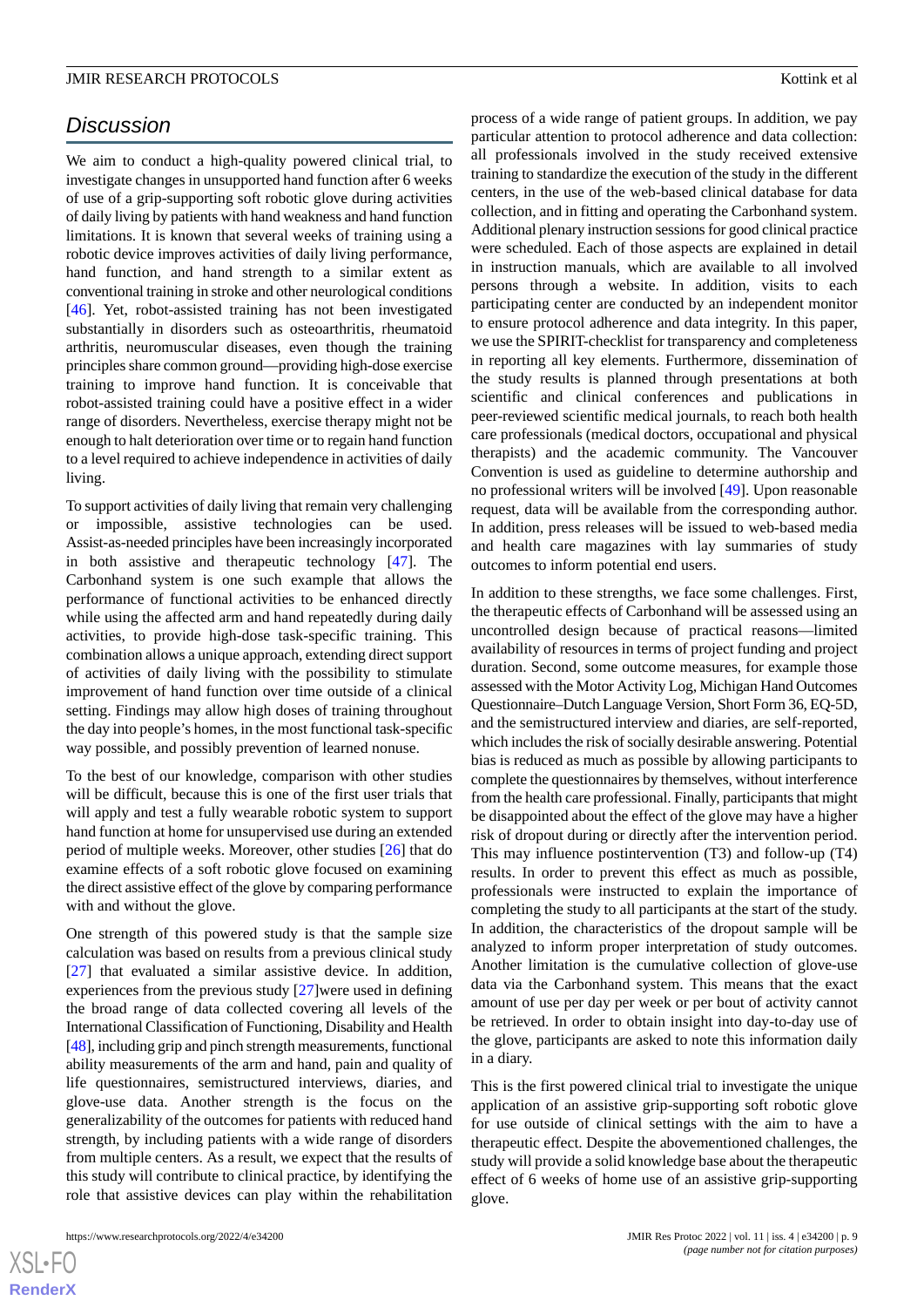#### **Acknowledgments**

This project has received funding from the European Union Horizon 2020 research and innovation program (grant 801945). We thank all participants, all the staff of the participating centers for their contribution to the data collection, Bioservo Technologies AB for providing the systems and their technical support during the study, and Clinical Trial Service BV for their support and monitoring role.

# **Authors' Contributions**

AIRK, GBPL, JBB, and JSR contributed to the conception and design of the study. JSR, AIRK, and GBPL were involved in the funding acquisition. AIRK, CDMN, and GBPL jointly coordinate the study and are responsible for data analysis and interpretation. JBB and JSR supervise the study. FPB, CKS, MB, BO, JMSS, SMB, NBMV, and JSR are the local principal investigators and responsible for the project administration and data acquisition at their center. AIRK, CDMN, and GBPL drafted the initial manuscript; all other authors were involved in revising the draft. All authors approved the final manuscript.

# **Conflicts of Interest**

<span id="page-9-10"></span>Bioservo Technologies AB is the manufacturer of the Carbonhand system and the project manager and sponsor of the iHand project. Bioservo Technologies AB involved Roessingh Research and Development BV to coordinate the clinical activities within the iHand project; however, Bioservo does not have a direct involvement in the execution of the study and the researchers can publish the study data without restrictions.

# **Multimedia Appendix 1**

General impression of the application of the Carbonhand system. [[MP4 File \(MP4 Video\), 9769 KB-Multimedia Appendix 1](https://jmir.org/api/download?alt_name=resprot_v11i4e34200_app1.mp4&filename=70309357754e5409cca3490b95ae96d5.mp4)]

# **Multimedia Appendix 2**

<span id="page-9-0"></span>Peer Review Reports. [[PDF File \(Adobe PDF File\), 192 KB](https://jmir.org/api/download?alt_name=resprot_v11i4e34200_app2.pdf&filename=c0ea54c6c34a453a7be1df8f9602997d.pdf)-[Multimedia Appendix 2\]](https://jmir.org/api/download?alt_name=resprot_v11i4e34200_app2.pdf&filename=c0ea54c6c34a453a7be1df8f9602997d.pdf)

# <span id="page-9-1"></span>**References**

- 1. Dahaghin S, Bierma-Zeinstra SM, Ginai AZ, Pols HA, Hazes JM, Koes BW. Prevalence and pattern of radiographic hand osteoarthritis and association with pain and disability (the Rotterdam study). Ann Rheum Dis 2005 May;64(5):682-687 [[FREE Full text](https://ard.bmj.com/lookup/pmidlookup?view=long&pmid=15374852)] [doi: [10.1136/ard.2004.023564](http://dx.doi.org/10.1136/ard.2004.023564)] [Medline: [15374852](http://www.ncbi.nlm.nih.gov/entrez/query.fcgi?cmd=Retrieve&db=PubMed&list_uids=15374852&dopt=Abstract)]
- <span id="page-9-3"></span><span id="page-9-2"></span>2. Zhang Y, Niu J, Kelly-Hayes M, Chaisson C, Aliabadi P, Felson D. Prevalence of symptomatic hand osteoarthritis and its impact on functional status among the elderly: the Framingham study. Am J Epidemiol 2002 Dec 01;156(11):1021-1027. [doi: [10.1093/aje/kwf141](http://dx.doi.org/10.1093/aje/kwf141)] [Medline: [12446258\]](http://www.ncbi.nlm.nih.gov/entrez/query.fcgi?cmd=Retrieve&db=PubMed&list_uids=12446258&dopt=Abstract)
- <span id="page-9-4"></span>3. Helmick CG, Felson DT, Lawrence RC, Gabriel S, Hirsch R, Kwoh CK, National Arthritis Data Workgroup. Estimates of the prevalence of arthritis and other rheumatic conditions in the United States. part I. Arthritis Rheum 2008 Jan;58(1):15-25 [[FREE Full text](https://doi.org/10.1002/art.23177)] [doi: [10.1002/art.23177\]](http://dx.doi.org/10.1002/art.23177) [Medline: [18163481\]](http://www.ncbi.nlm.nih.gov/entrez/query.fcgi?cmd=Retrieve&db=PubMed&list_uids=18163481&dopt=Abstract)
- <span id="page-9-5"></span>4. Gabriel SE, Michaud K. Epidemiological studies in incidence, prevalence, mortality, and comorbidity of the rheumatic diseases. Arthritis Res Ther 2009;11(3):229 [[FREE Full text](https://arthritis-research.biomedcentral.com/articles/10.1186/ar2669)] [doi: [10.1186/ar2669](http://dx.doi.org/10.1186/ar2669)] [Medline: [19519924](http://www.ncbi.nlm.nih.gov/entrez/query.fcgi?cmd=Retrieve&db=PubMed&list_uids=19519924&dopt=Abstract)]
- <span id="page-9-6"></span>5. Dębski T, Noszczyk BH. Epidemiology of complex hand injuries treated in the plastic surgery department of a tertiary referral hospital in Warsaw. Eur J Trauma Emerg Surg 2021 Oct;47(5):1607-1612 [\[FREE Full text\]](http://europepmc.org/abstract/MED/32025767) [doi: [10.1007/s00068-020-01312-5\]](http://dx.doi.org/10.1007/s00068-020-01312-5) [Medline: [32025767\]](http://www.ncbi.nlm.nih.gov/entrez/query.fcgi?cmd=Retrieve&db=PubMed&list_uids=32025767&dopt=Abstract)
- <span id="page-9-7"></span>6. Kinoshita H, Francis PR. A comparison of prehension force control in young and elderly individuals. Eur J Appl Physiol Occup Physiol 1996;74(5):450-460. [doi: [10.1007/BF02337726](http://dx.doi.org/10.1007/BF02337726)] [Medline: [8954293\]](http://www.ncbi.nlm.nih.gov/entrez/query.fcgi?cmd=Retrieve&db=PubMed&list_uids=8954293&dopt=Abstract)
- <span id="page-9-8"></span>7. Desrosiers J, Hébert R, Bravo G, Rochette A. Age-related changes in upper extremity performance of elderly people: a longitudinal study. Exp Gerontol 1999 Jun;34(3):393-405. [doi: [10.1016/s0531-5565\(99\)00018-2\]](http://dx.doi.org/10.1016/s0531-5565(99)00018-2) [Medline: [10433393\]](http://www.ncbi.nlm.nih.gov/entrez/query.fcgi?cmd=Retrieve&db=PubMed&list_uids=10433393&dopt=Abstract)
- 8. Langhorne P, Bernhardt J, Kwakkel G. Stroke rehabilitation. Lancet 2011 May 14;377(9778):1693-1702. [doi: [10.1016/S0140-6736\(11\)60325-5\]](http://dx.doi.org/10.1016/S0140-6736(11)60325-5) [Medline: [21571152](http://www.ncbi.nlm.nih.gov/entrez/query.fcgi?cmd=Retrieve&db=PubMed&list_uids=21571152&dopt=Abstract)]
- <span id="page-9-9"></span>9. Covinsky KE, Lindquist K, Dunlop DD, Gill TM, Yelin E. Effect of arthritis in middle age on older-age functioning. J Am Geriatr Soc 2008 Jan;56(1):23-28 [\[FREE Full text\]](http://europepmc.org/abstract/MED/18184204) [doi: [10.1111/j.1532-5415.2007.01511.x](http://dx.doi.org/10.1111/j.1532-5415.2007.01511.x)] [Medline: [18184204\]](http://www.ncbi.nlm.nih.gov/entrez/query.fcgi?cmd=Retrieve&db=PubMed&list_uids=18184204&dopt=Abstract)
- 10. Ranganathan VK, Siemionow V, Sahgal V, Yue GH. Effects of aging on hand function. J Am Geriatr Soc 2001 Nov;49(11):1478-1484. [doi: [10.1046/j.1532-5415.2001.4911240.x\]](http://dx.doi.org/10.1046/j.1532-5415.2001.4911240.x) [Medline: [11890586\]](http://www.ncbi.nlm.nih.gov/entrez/query.fcgi?cmd=Retrieve&db=PubMed&list_uids=11890586&dopt=Abstract)
- 11. Rizzoli R, Reginster J, Arnal J, Bautmans I, Beaudart C, Bischoff-Ferrari H, et al. Quality of life in sarcopenia and frailty. Calcif Tissue Int 2013 Aug;93(2):101-120 [\[FREE Full text\]](http://europepmc.org/abstract/MED/23828275) [doi: [10.1007/s00223-013-9758-y](http://dx.doi.org/10.1007/s00223-013-9758-y)] [Medline: [23828275](http://www.ncbi.nlm.nih.gov/entrez/query.fcgi?cmd=Retrieve&db=PubMed&list_uids=23828275&dopt=Abstract)]
- 12. Mayo NE, Wood-Dauphinee S, Côté R, Durcan L, Carlton J. Activity, participation, and quality of life 6 months poststroke. Arch Phys Med Rehabil 2002 Aug;83(8):1035-1042. [doi: [10.1053/apmr.2002.33984](http://dx.doi.org/10.1053/apmr.2002.33984)] [Medline: [12161823](http://www.ncbi.nlm.nih.gov/entrez/query.fcgi?cmd=Retrieve&db=PubMed&list_uids=12161823&dopt=Abstract)]

[XSL](http://www.w3.org/Style/XSL)•FO **[RenderX](http://www.renderx.com/)**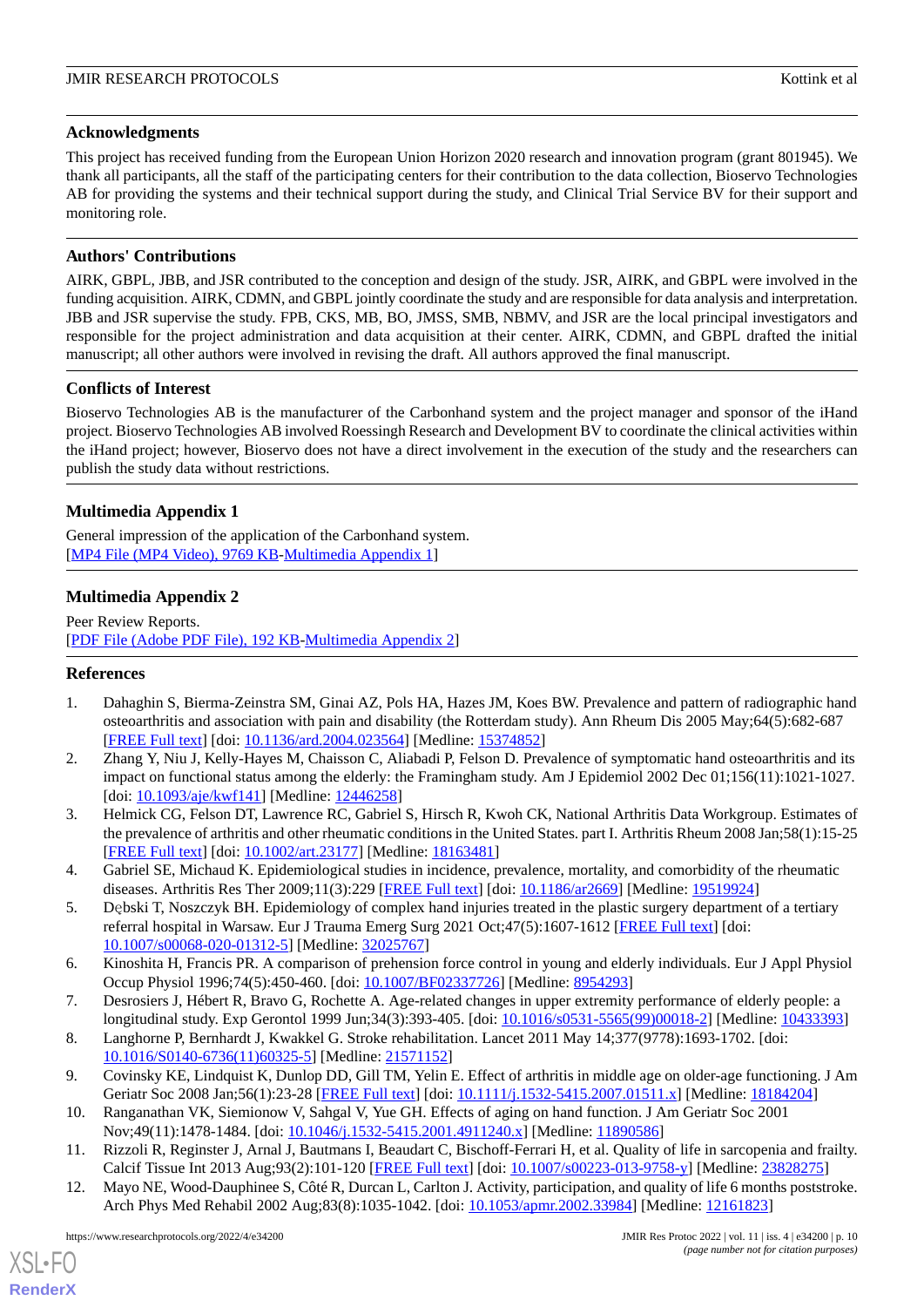- <span id="page-10-0"></span>13. Sankah BEA, Stokes M, Adams J. Exercise programs for the management of people with hand osteoarthritis: a scoping review protocol. JBI Database System Rev Implement Rep 2019 Apr;17(4):461-469. [doi: [10.11124/JBISRIR-2017-003806\]](http://dx.doi.org/10.11124/JBISRIR-2017-003806) [Medline: [30451710](http://www.ncbi.nlm.nih.gov/entrez/query.fcgi?cmd=Retrieve&db=PubMed&list_uids=30451710&dopt=Abstract)]
- <span id="page-10-1"></span>14. Peter W, Swart N, Meerhoff G, Vliet TV. Herziene KNGF-richtlijn Reumatoïde artritis 2018. Nederlandse Health Professionals in de Reumatologie. 2019. URL: [https://www.nhpr.nl/wp-content/uploads/2019/05/](https://www.nhpr.nl/wp-content/uploads/2019/05/Physios-2019-1-Artikel-RL-RA.pdf) [Physios-2019-1-Artikel-RL-RA.pdf](https://www.nhpr.nl/wp-content/uploads/2019/05/Physios-2019-1-Artikel-RL-RA.pdf) [accessed 2022-03-28]
- <span id="page-10-2"></span>15. Lamb SE, Williamson EM, Heine PJ, Adams J, Dosanjh S, Dritsaki M, Strengthening and Stretching for Rheumatoid Arthritis of the Hand Trial (SARAH) Trial Team. Exercises to improve function of the rheumatoid hand (SARAH): a randomised controlled trial. Lancet 2015 Jan 31;385(9966):421-429. [doi: [10.1016/S0140-6736\(14\)60998-3\]](http://dx.doi.org/10.1016/S0140-6736(14)60998-3) [Medline: [25308290](http://www.ncbi.nlm.nih.gov/entrez/query.fcgi?cmd=Retrieve&db=PubMed&list_uids=25308290&dopt=Abstract)]
- <span id="page-10-4"></span><span id="page-10-3"></span>16. Veerbeek JM, van Wegen E, van Peppen R, van der Wees PJ, Hendriks E, Rietberg M, et al. What is the evidence for physical therapy poststroke? a systematic review and meta-analysis. PLoS One 2014 Feb 4;9(2):e87987 [[FREE Full text](https://dx.plos.org/10.1371/journal.pone.0087987)] [doi: [10.1371/journal.pone.0087987\]](http://dx.doi.org/10.1371/journal.pone.0087987) [Medline: [24505342\]](http://www.ncbi.nlm.nih.gov/entrez/query.fcgi?cmd=Retrieve&db=PubMed&list_uids=24505342&dopt=Abstract)
- <span id="page-10-5"></span>17. Carmeli E, Patish H, Coleman R. The aging hand. J Gerontol A Biol Sci Med Sci 2003 Feb;58(2):146-152. [doi: [10.1093/gerona/58.2.m146\]](http://dx.doi.org/10.1093/gerona/58.2.m146) [Medline: [12586852](http://www.ncbi.nlm.nih.gov/entrez/query.fcgi?cmd=Retrieve&db=PubMed&list_uids=12586852&dopt=Abstract)]
- <span id="page-10-6"></span>18. Maciejasz P, Eschweiler J, Gerlach-Hahn K, Jansen-Troy A, Leonhardt S. A survey on robotic devices for upper limb rehabilitation. J Neuroeng Rehabil 2014 Jan 09;11:3 [\[FREE Full text\]](https://jneuroengrehab.biomedcentral.com/articles/10.1186/1743-0003-11-3) [doi: [10.1186/1743-0003-11-3\]](http://dx.doi.org/10.1186/1743-0003-11-3) [Medline: [24401110](http://www.ncbi.nlm.nih.gov/entrez/query.fcgi?cmd=Retrieve&db=PubMed&list_uids=24401110&dopt=Abstract)]
- <span id="page-10-7"></span>19. Chen LK, Mann WC, Tomita MR, Burford TE. An evaluation of reachers for use by older persons with disabilities. Assist Technol 1998;10(2):113-125. [doi: [10.1080/10400435.1998.10131969](http://dx.doi.org/10.1080/10400435.1998.10131969)] [Medline: [10339279](http://www.ncbi.nlm.nih.gov/entrez/query.fcgi?cmd=Retrieve&db=PubMed&list_uids=10339279&dopt=Abstract)]
- <span id="page-10-8"></span>20. Römer G, Stuyt H, Peters A. Cost-savings and economic benefits due to the assistive robotic manipulator (ARM). In: Proceedings of the IEEE Internatinonal Conference on Rehabilitation Robotics. 2005 Aug 29 Presented at: 9th International Conference on Rehabilitation Robotics; June 28-July 1, 2005; Chicago, Illinois, USA p. 201-204. [doi: [10.1109/icorr.2005.1501084](http://dx.doi.org/10.1109/icorr.2005.1501084)]
- <span id="page-10-9"></span>21. Maheu V, Frappier J, Archambault PS, Routhier F. Evaluation of the JACO robotic arm: clinico-economic study for powered wheelchair users with upper-extremity disabilities. 2011 Presented at: International Conference on Rehabilitation Robotics; June 29-July 1, 2011; Zurich, Switzerland. [doi: [10.1109/icorr.2011.5975397\]](http://dx.doi.org/10.1109/icorr.2011.5975397)
- 22. Sugar TG, He J, Koeneman EJ, Koeneman JB, Herman R, Huang H, et al. Design and control of RUPERT: a device for robotic upper extremity repetitive therapy. IEEE Trans Neural Syst Rehabil Eng 2007 Sep;15(3):336-346. [doi: [10.1109/TNSRE.2007.903903](http://dx.doi.org/10.1109/TNSRE.2007.903903)] [Medline: [17894266](http://www.ncbi.nlm.nih.gov/entrez/query.fcgi?cmd=Retrieve&db=PubMed&list_uids=17894266&dopt=Abstract)]
- <span id="page-10-10"></span>23. Moromugi S, Higashi T, Ishikawa R, Kudo S, Iso N, Ooso S, et al. Exotendon glove system for finger rehabilitation after stroke. In: Jensen W, Andersen O, Akay M, editors. Replace, Repair, Restore, Relieve- Bridging Clinical and Engineering Solutions in Neurorehabilitation. Cham: Springer; Jan 2014:93-102.
- <span id="page-10-11"></span>24. Lu EC, Wang RH, Hebert D, Boger J, Galea MP, Mihailidis A. The development of an upper limb stroke rehabilitation robot: identification of clinical practices and design requirements through a survey of therapists. Disabil Rehabil Assist Technol 2011;6(5):420-431. [doi: [10.3109/17483107.2010.544370](http://dx.doi.org/10.3109/17483107.2010.544370)] [Medline: [21184626](http://www.ncbi.nlm.nih.gov/entrez/query.fcgi?cmd=Retrieve&db=PubMed&list_uids=21184626&dopt=Abstract)]
- <span id="page-10-12"></span>25. van Ommeren AL, Smulders LC, Prange-Lasonder GB, Buurke JH, Veltink PH, Rietman JS. Assistive technology for the upper extremities after stroke: systematic review of users' needs. JMIR Rehabil Assist Technol 2018 Nov 29;5(2):e10510 [[FREE Full text](https://rehab.jmir.org/2018/2/e10510/)] [doi: [10.2196/10510\]](http://dx.doi.org/10.2196/10510) [Medline: [30497993\]](http://www.ncbi.nlm.nih.gov/entrez/query.fcgi?cmd=Retrieve&db=PubMed&list_uids=30497993&dopt=Abstract)
- <span id="page-10-14"></span><span id="page-10-13"></span>26. Proulx CE, Beaulac M, David M, Deguire C, Haché C, Klug F, et al. Review of the effects of soft robotic gloves for activity-based rehabilitation in individuals with reduced hand function and manual dexterity following a neurological event. J Rehabil Assist Technol Eng 2020 May 13;7:2055668320918130 [\[FREE Full text\]](https://journals.sagepub.com/doi/10.1177/2055668320918130?url_ver=Z39.88-2003&rfr_id=ori:rid:crossref.org&rfr_dat=cr_pub%3dpubmed) [doi: [10.1177/2055668320918130](http://dx.doi.org/10.1177/2055668320918130)] [Medline: [32435506](http://www.ncbi.nlm.nih.gov/entrez/query.fcgi?cmd=Retrieve&db=PubMed&list_uids=32435506&dopt=Abstract)]
- <span id="page-10-15"></span>27. Radder B, Prange-Lasonder GB, Kottink AIR, Holmberg J, Sletta K, van Dijk M, et al. Home rehabilitation supported by a wearable soft-robotic device for improving hand function in older adults: a pilot randomized controlled trial. PLoS One 2019 Aug 6;14(8):e0220544 [\[FREE Full text\]](https://dx.plos.org/10.1371/journal.pone.0220544) [doi: [10.1371/journal.pone.0220544\]](http://dx.doi.org/10.1371/journal.pone.0220544) [Medline: [31386685\]](http://www.ncbi.nlm.nih.gov/entrez/query.fcgi?cmd=Retrieve&db=PubMed&list_uids=31386685&dopt=Abstract)
- <span id="page-10-17"></span><span id="page-10-16"></span>28. Chan A, Tetzlaff JM, Altman DG, Laupacis A, Gøtzsche PC, Krleža-Jerić K, et al. SPIRIT 2013 statement: defining standard protocol items for clinical trials. Ann Intern Med 2013 Feb 05;158(3):200-207 [[FREE Full text](https://www.acpjournals.org/doi/abs/10.7326/0003-4819-158-3-201302050-00583?url_ver=Z39.88-2003&rfr_id=ori:rid:crossref.org&rfr_dat=cr_pub%3dpubmed)] [doi: [10.7326/0003-4819-158-3-201302050-00583](http://dx.doi.org/10.7326/0003-4819-158-3-201302050-00583)] [Medline: [23295957](http://www.ncbi.nlm.nih.gov/entrez/query.fcgi?cmd=Retrieve&db=PubMed&list_uids=23295957&dopt=Abstract)]
- <span id="page-10-18"></span>29. Clinical investigation of medical devices for human subjects — good clinical practice ISO 14155:2020. International Organization for Standardization. 2020. URL:<https://www.iso.org/standard/71690.html> [accessed 2022-03-28]
- <span id="page-10-19"></span>30. Oefengids beroerte. URL:<https://www.kcrutrecht.nl/producten/oefengids-beroerte/> [accessed 2022-03-22]
- 31. Kwakkel G. Impact of intensity of practice after stroke: issues for consideration. Disabil Rehabil 2006 Jul;28(13-14):823-830. [doi: [10.1080/09638280500534861](http://dx.doi.org/10.1080/09638280500534861)] [Medline: [16777769\]](http://www.ncbi.nlm.nih.gov/entrez/query.fcgi?cmd=Retrieve&db=PubMed&list_uids=16777769&dopt=Abstract)
- 32. Kwakkel G, van Peppen R, Wagenaar RC, Wood Dauphinee S, Richards C, Ashburn A, et al. Effects of augmented exercise therapy time after stroke: a meta-analysis. Stroke 2004 Nov;35(11):2529-2539. [doi: [10.1161/01.STR.0000143153.76460.7d](http://dx.doi.org/10.1161/01.STR.0000143153.76460.7d)] [Medline: [15472114](http://www.ncbi.nlm.nih.gov/entrez/query.fcgi?cmd=Retrieve&db=PubMed&list_uids=15472114&dopt=Abstract)]
- 33. MacDermid J, Solomon G, Valdes K. Clinical Assessment Recommendations. Mount Laurel, New Jersey: American Society of Hand Therapists; 2015.

[XSL](http://www.w3.org/Style/XSL)•FO **[RenderX](http://www.renderx.com/)**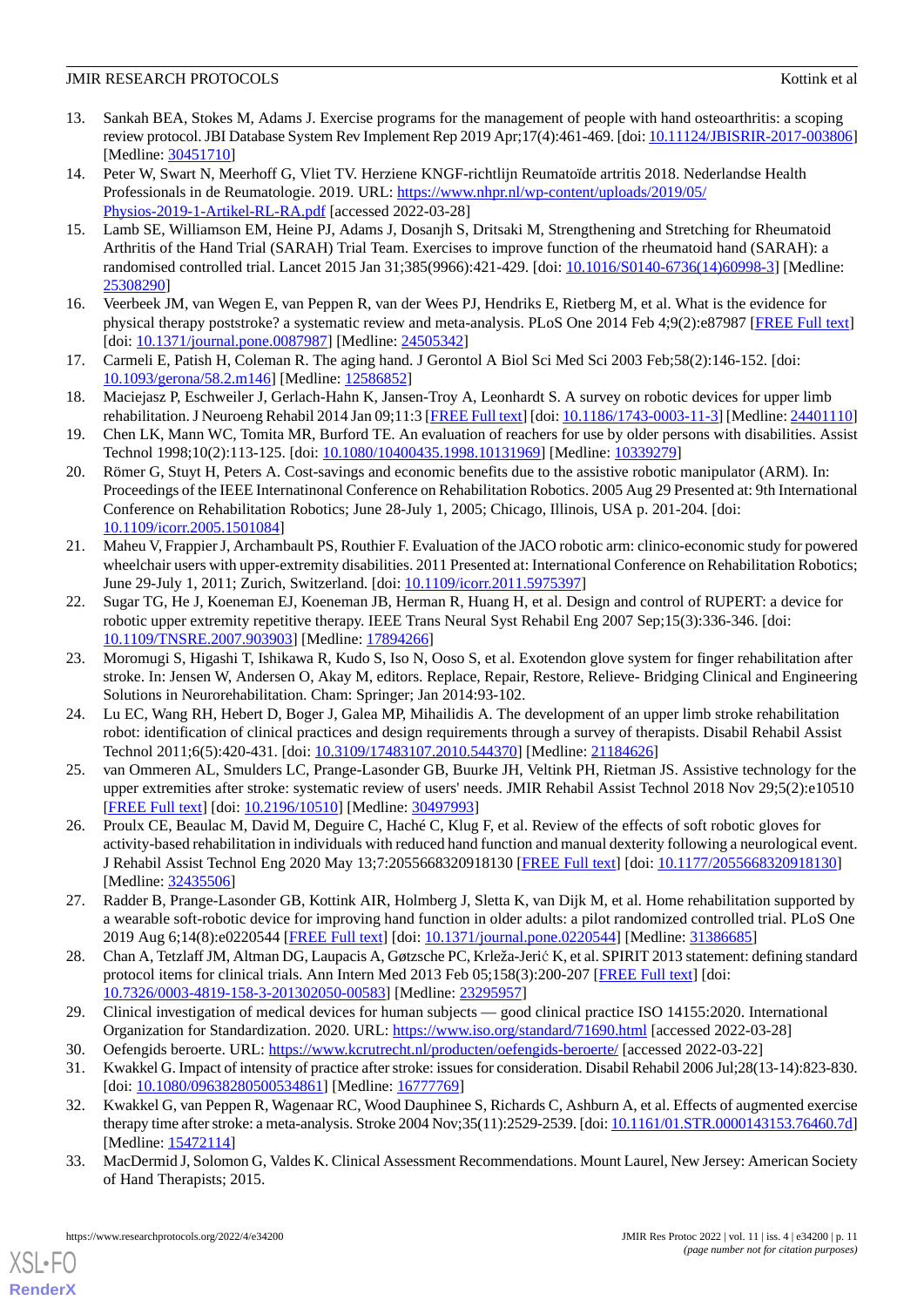- <span id="page-11-0"></span>34. Nicolay CW, Walker AL. Grip strength and endurance: Influences of anthropometric variation, hand dominance, and gender. Int J Ind Ergon 2005 Jul;35(7):605-618. [doi: [10.1016/j.ergon.2005.01.007\]](http://dx.doi.org/10.1016/j.ergon.2005.01.007)
- <span id="page-11-2"></span><span id="page-11-1"></span>35. Yozbatiran N, Der-Yeghiaian L, Cramer SC. A standardized approach to performing the action research arm test. Neurorehabil Neural Repair 2008;22(1):78-90. [doi: [10.1177/1545968307305353\]](http://dx.doi.org/10.1177/1545968307305353) [Medline: [17704352](http://www.ncbi.nlm.nih.gov/entrez/query.fcgi?cmd=Retrieve&db=PubMed&list_uids=17704352&dopt=Abstract)]
- <span id="page-11-3"></span>36. Lyle RC. A performance test for assessment of upper limb function in physical rehabilitation treatment and research. Int J Rehabil Res 1981;4(4):483-492. [doi: [10.1097/00004356-198112000-00001\]](http://dx.doi.org/10.1097/00004356-198112000-00001) [Medline: [7333761](http://www.ncbi.nlm.nih.gov/entrez/query.fcgi?cmd=Retrieve&db=PubMed&list_uids=7333761&dopt=Abstract)]
- <span id="page-11-4"></span>37. Hackel M, Wolfe G, Bang S, Canfield J. Changes in hand function in the aging adult as determined by the Jebsen Test of Hand Function. Phys Ther 1992 May;72(5):373-377. [doi: [10.1093/ptj/72.5.373\]](http://dx.doi.org/10.1093/ptj/72.5.373) [Medline: [1631206\]](http://www.ncbi.nlm.nih.gov/entrez/query.fcgi?cmd=Retrieve&db=PubMed&list_uids=1631206&dopt=Abstract)
- <span id="page-11-5"></span>38. Jebsen RH, Taylor N, Trieschmann RB, Trotter MJ, Howard LA. An objective and standardized test of hand function. Arch Phys Med Rehabil 1969 Jun;50(6):311-319. [Medline: [5788487\]](http://www.ncbi.nlm.nih.gov/entrez/query.fcgi?cmd=Retrieve&db=PubMed&list_uids=5788487&dopt=Abstract)
- <span id="page-11-6"></span>39. Huijsmans R, Sluter H, Aufdemkampe G. Michigan Hand Outcomes Questionnaire-DLVn vragenlijst voor patiënten met handfunctieproblemen. Fysiopraxis 2001;9:38-41.
- <span id="page-11-7"></span>40. Chung KC, Pillsbury MS, Walters MR, Hayward RA. Reliability and validity testing of the Michigan hand outcomes questionnaire. J Hand Surg Am 1998 Jul;23(4):575-587. [doi: [10.1016/S0363-5023\(98\)80042-7\]](http://dx.doi.org/10.1016/S0363-5023(98)80042-7) [Medline: [9708370\]](http://www.ncbi.nlm.nih.gov/entrez/query.fcgi?cmd=Retrieve&db=PubMed&list_uids=9708370&dopt=Abstract)
- <span id="page-11-8"></span>41. van der Lee JH, Beckerman H, Knol DL, de Vet HCW, Bouter LM. Clinimetric properties of the motor activity log for the assessment of arm use in hemiparetic patients. Stroke 2004 Jun;35(6):1410-1414. [doi: [10.1161/01.STR.0000126900.24964.7e\]](http://dx.doi.org/10.1161/01.STR.0000126900.24964.7e) [Medline: [15087552](http://www.ncbi.nlm.nih.gov/entrez/query.fcgi?cmd=Retrieve&db=PubMed&list_uids=15087552&dopt=Abstract)]
- <span id="page-11-9"></span>42. Williamson A, Hoggart B. Pain: a review of three commonly used pain rating scales. J Clin Nurs 2005 Aug;14(7):798-804. [doi: [10.1111/j.1365-2702.2005.01121.x](http://dx.doi.org/10.1111/j.1365-2702.2005.01121.x)] [Medline: [16000093](http://www.ncbi.nlm.nih.gov/entrez/query.fcgi?cmd=Retrieve&db=PubMed&list_uids=16000093&dopt=Abstract)]
- <span id="page-11-10"></span>43. Brooks R. EuroQol: the current state of play. Health Policy 1996 Jul;37(1):53-72. [doi: [10.1016/0168-8510\(96\)00822-6\]](http://dx.doi.org/10.1016/0168-8510(96)00822-6) [Medline: [10158943](http://www.ncbi.nlm.nih.gov/entrez/query.fcgi?cmd=Retrieve&db=PubMed&list_uids=10158943&dopt=Abstract)]
- <span id="page-11-11"></span>44. Aaronson NK, Muller M, Cohen PD, Essink-Bot ML, Fekkes M, Sanderman R, et al. Translation, validation, and norming of the Dutch language version of the SF-36 health survey in community and chronic disease populations. J Clin Epidemiol 1998 Nov;51(11):1055-1068. [doi: [10.1016/s0895-4356\(98\)00097-3](http://dx.doi.org/10.1016/s0895-4356(98)00097-3)] [Medline: [9817123](http://www.ncbi.nlm.nih.gov/entrez/query.fcgi?cmd=Retrieve&db=PubMed&list_uids=9817123&dopt=Abstract)]
- <span id="page-11-12"></span>45. Ware JE, Snow KK, Kosinski M, Gandek B. SF-36 Health Survey, Manual and Interpretation Guide. Boston, Massachusetts: The Health Institute; 1993:1-316.
- <span id="page-11-14"></span><span id="page-11-13"></span>46. Mehrholz J, Pohl M, Platz T, Kugler J, Elsner B. Electromechanical and robot-assisted arm training for improving activities of daily living, arm function, and arm muscle strength after stroke. Cochrane Database Syst Rev 2015 Nov 7;11:CD006876. [doi: [10.1002/14651858.cd006876.pub4\]](http://dx.doi.org/10.1002/14651858.cd006876.pub4) [Medline: [22696362](http://www.ncbi.nlm.nih.gov/entrez/query.fcgi?cmd=Retrieve&db=PubMed&list_uids=22696362&dopt=Abstract)]
- 47. Mounis SYA, Azlan NZ, Sado F. Assist-as-needed control strategy for upper-limb rehabilitation based on subject's functional ability. Measurement Control 2019 Oct 10;52(9-10):1354-1361. [doi: [10.1177/0020294019866844](http://dx.doi.org/10.1177/0020294019866844)]
- <span id="page-11-15"></span>48. Stucki G, Cieza A, Melvin J. The International Classification of Functioning, Disability and Health (ICF): a unifying model for the conceptual description of the rehabilitation strategy. J Rehabil Med 2007 May;39(4):279-285 [[FREE Full text](https://www.medicaljournals.se/jrm/content/abstract/10.2340/16501977-0041)] [doi: [10.2340/16501977-0041](http://dx.doi.org/10.2340/16501977-0041)] [Medline: [17468799\]](http://www.ncbi.nlm.nih.gov/entrez/query.fcgi?cmd=Retrieve&db=PubMed&list_uids=17468799&dopt=Abstract)
- 49. Defining the role of authors and contributors. International Committee of Medical Journal Editors. URL: [http://www.](http://www.icmje.org/recommendations/browse/roles-and-responsibilities/defining-the-role-of-authors-and-contributors.html) [icmje.org/recommendations/browse/roles-and-responsibilities/defining-the-role-of-authors-and-contributors.html](http://www.icmje.org/recommendations/browse/roles-and-responsibilities/defining-the-role-of-authors-and-contributors.html) [accessed 2022-03-22]

# **Abbreviations**

**EQ-5D:** EuroQol 5 dimension, 5 level **SPIRIT:** Standard Protocol Items: Recommendations for Interventional Trials

*Edited by T Leung;This paper was internally peer reviewed by R Ciorap and L Happe, and externally peer reviewed by Horizon 2020- Research and Innovation Framework Programme. See the Multimedia Appendix for the peer-review report; Submitted 11.10.21; accepted 07.03.22; published 05.04.22.*

*Please cite as:*

*Kottink AIR, Nikamp CDM, Bos FP, van der Sluis CK, van den Broek M, Onneweer B, Stolwijk-Swüste JM, Brink SM, Voet NBM, Buurke JB, Rietman JS, Prange-Lasonder GB*

*Therapeutic Effect of a Soft Robotic Glove for Activities of Daily Living In People With Impaired Hand Strength: Protocol for a Multicenter Clinical Trial (iHand)*

*JMIR Res Protoc 2022;11(4):e34200*

*URL: <https://www.researchprotocols.org/2022/4/e34200> doi: [10.2196/34200](http://dx.doi.org/10.2196/34200)*

*PMID:*

**[RenderX](http://www.renderx.com/)**